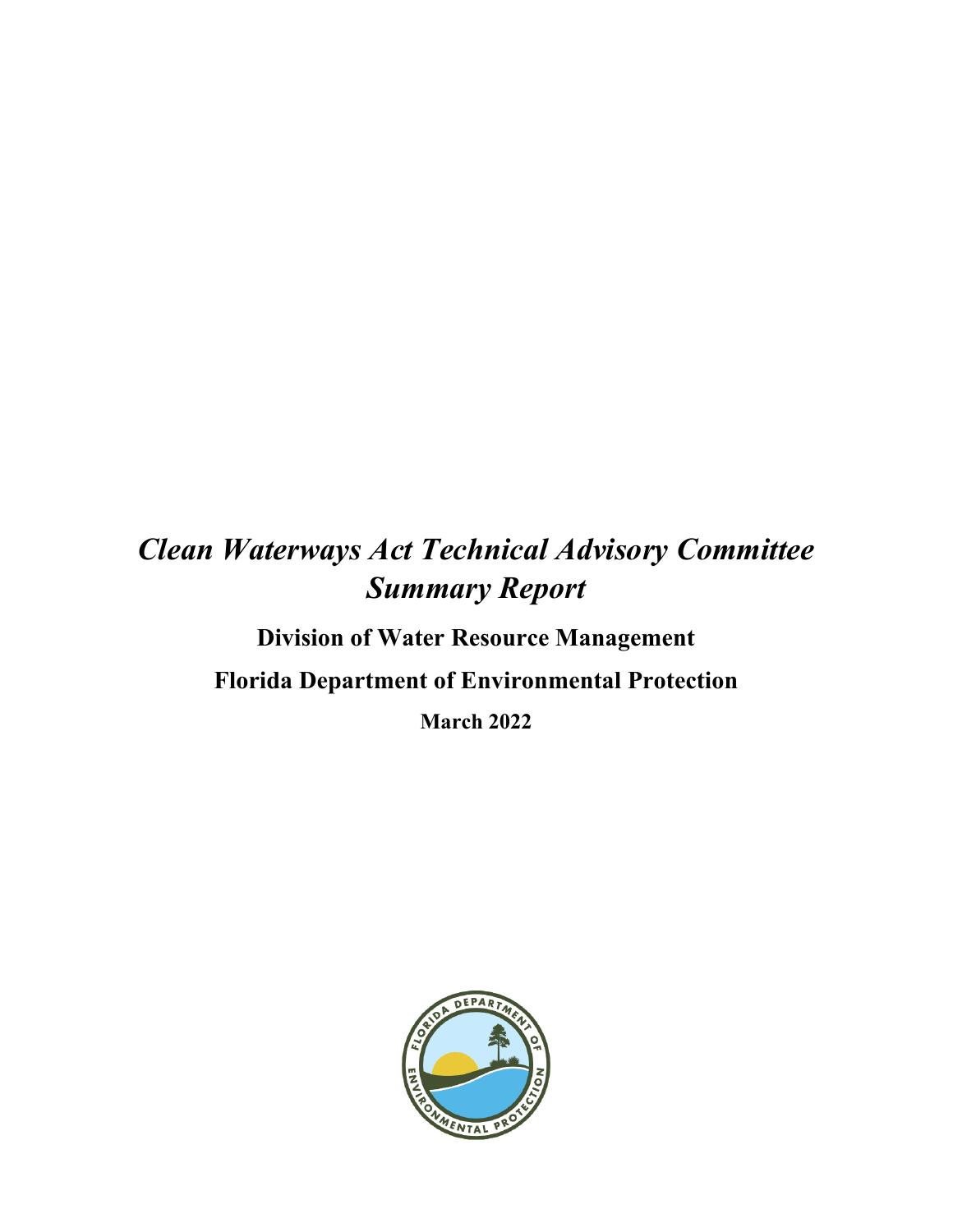### **Table of Contents**

|    | Charge Item One: What changes are recommended for improving existing stormwater operation<br>regulations to ensure water resources are protected under the rulemaking directed under the Clean     |  |
|----|----------------------------------------------------------------------------------------------------------------------------------------------------------------------------------------------------|--|
| 1. |                                                                                                                                                                                                    |  |
| 2. |                                                                                                                                                                                                    |  |
| 3. |                                                                                                                                                                                                    |  |
| 4. |                                                                                                                                                                                                    |  |
| 5. |                                                                                                                                                                                                    |  |
|    | Charge Item Two: What measures are recommended for consistent application of the net improvement<br>performance standard to ensure significant reductions of any pollutant loadings to a waterbody |  |
| 1. |                                                                                                                                                                                                    |  |
| 2. |                                                                                                                                                                                                    |  |
| 3. |                                                                                                                                                                                                    |  |
|    |                                                                                                                                                                                                    |  |
|    | Charge Item Three: What are the options for identifying stormwater design criteria and best<br>management practices that are effective for increasing the removal of nutrients from stormwater     |  |
|    |                                                                                                                                                                                                    |  |
| 1. |                                                                                                                                                                                                    |  |
| 2. |                                                                                                                                                                                                    |  |
| 3. |                                                                                                                                                                                                    |  |
| 4. |                                                                                                                                                                                                    |  |
| 5. |                                                                                                                                                                                                    |  |
|    |                                                                                                                                                                                                    |  |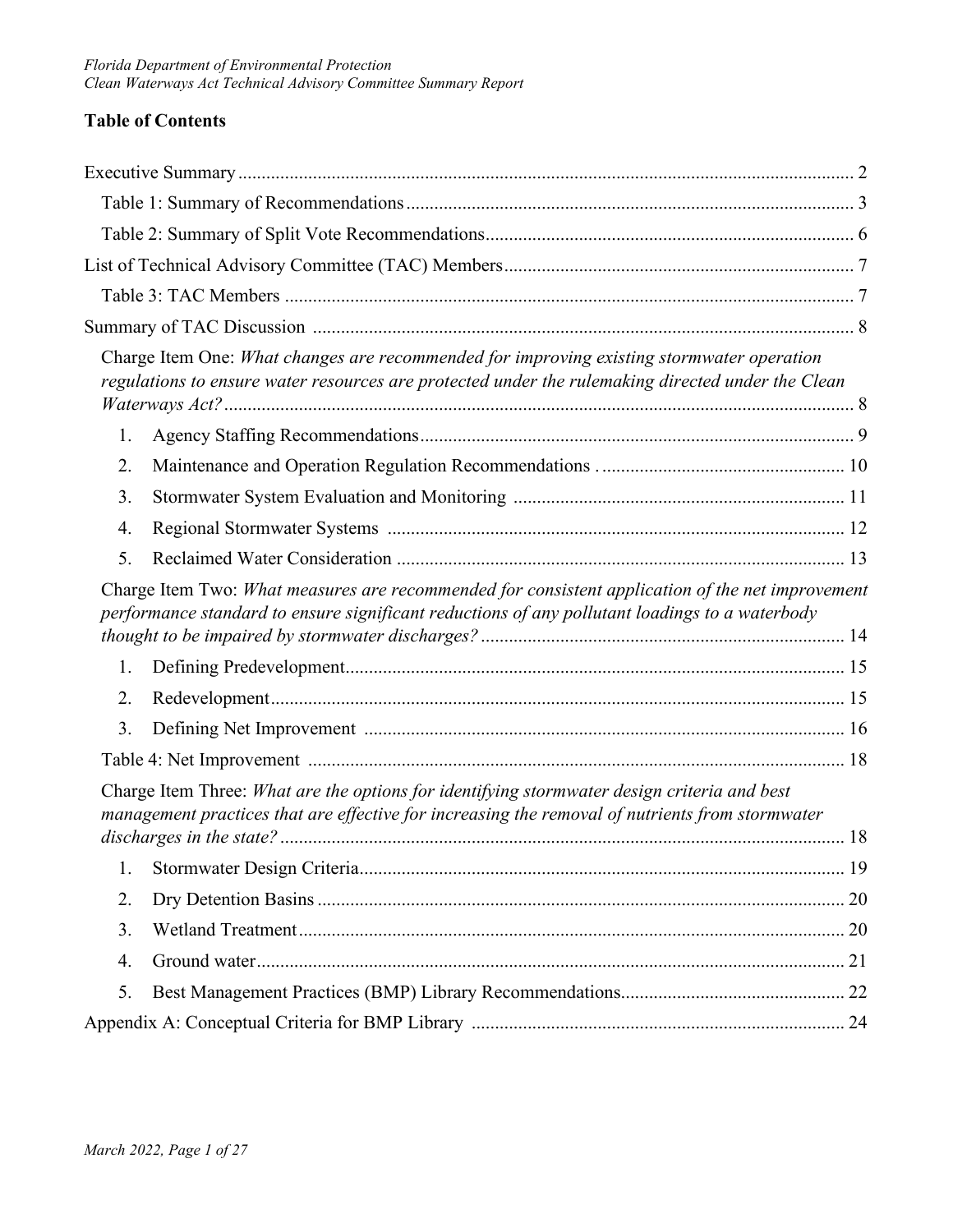## <span id="page-2-0"></span>*Executive Summary*

In 2020, the Florida Legislature passed Senate Bill 712, also known as the Clean Waterways Act (CWA), now Chapter 2020-150, Laws of Florida. This legislation passed with unanimous, bipartisan support and carries a wide range of water quality protection provisions aimed at minimizing the impact of known sources of nutrient pollution and strengthening regulatory requirements. Stormwater related pollution represents one of the largest potential contributors of nutrients throughout the state. The CWA directed the Florida Department of Environmental Protection (DEP) and Florida's Water Management Districts (WMDs) to update stormwater design and operation regulations under Part IV, Chapter 373, Florida Statutes (F.S.), using the latest scientific information.

Public input is an important and valued part of all Florida rule development activities. The formation of a Technical Advisory Committee (TAC) provided DEP and WMDs with an additional way to seek and receive public input and recommendations during the rule development process. This TAC was focused on the stormwater rulemaking direction in the CWA, specifically Section 5, Chapter 2020-150, Laws of Florida, which amended the statutory provisions for the statewide environmental resource permitting (ERP) rules in section 373.4131, F.S. DEP also set up an email box [\(Stormwater2020@FloridaDep.gov\)](mailto:Stormwater2020@FloridaDep.gov) to provide a forum for the public and interested parties to submit comments regarding the TAC and the proposed rulemaking. Many organizations and members of the public submitted and continue to provide comments. These comments are archived on the TAC's webpage [\(https://floridadep.gov/CWA-TAC\)](https://floridadep.gov/CWA-TAC) and can be viewed at any time by members of the public.

The mission of this TAC was to provide a forum for identifying and constructively outlining recommendations to DEP and the WMDs for strengthening the stormwater design and operation regulations implemented under Part IV, Chapter 373, F.S., including updates to the Environmental Resource Permit Applicant's Handbook (Applicant's Handbook), based on the most recent scientific information available and the additional directions provided by Section 5, Chapter 2020-150, Laws of Florida.

The goal of the TAC was to develop and provide consensus on stormwater rulemaking recommendations for DEP and the WMDs through public discussion and constructive deliberation. The TAC collaborated during public meetings to produce stormwater recommendations for DEP's consideration during rulemaking. The TAC conducted a total of 13 meetings from Dec. 1, 2020, through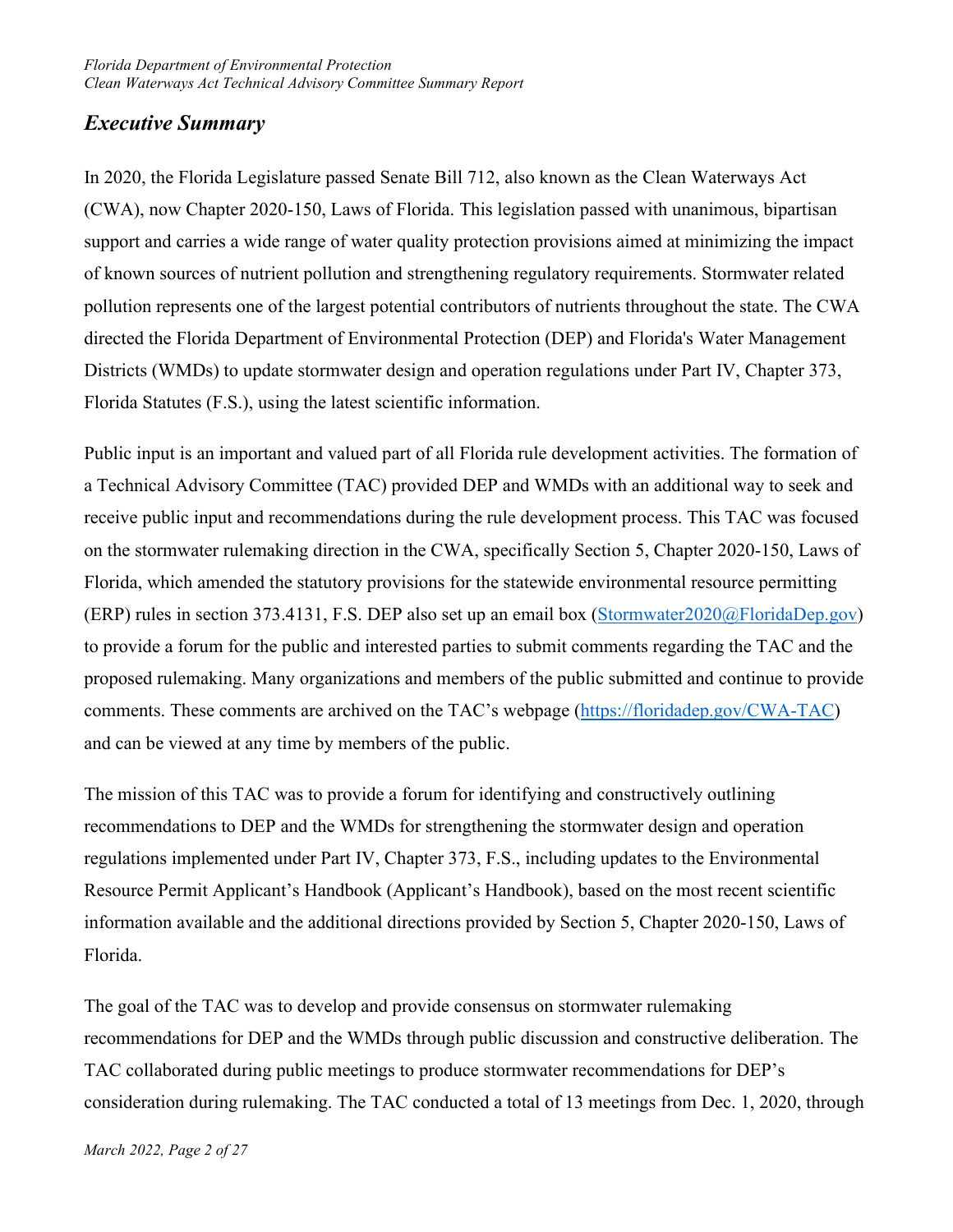Nov. 2, 2021. These meetings ranged in length from three to four hours. Full recordings and agendas of each meeting can be found on the TAC's webpage.

The TAC's initial charge questions were based on legislative direction set forth in the CWA:

- What changes are recommended for improving existing stormwater operation regulations to ensure water resources are protected under the rulemaking directed under the CWA?
- What measures are recommended for consistent application of the net improvement performance standard to ensure significant reductions of any pollutant loadings to a waterbody thought to be impaired by stormwater discharges?
- What are the options for identifying stormwater design criteria and best management practices that are effective for increasing the removal of nutrients from stormwater discharges in the state?

The TAC reached consensus on 33 recommendations and had a split vote on six others. These recommendations are listed in Tables 1 and 2 below.

| <b>Recommendation</b>                                                                                                                                                                                                                                          | <b>Charge Item</b> |
|----------------------------------------------------------------------------------------------------------------------------------------------------------------------------------------------------------------------------------------------------------------|--------------------|
| DEP and WMDs will require the necessary staff and funding to implement these<br>recommendations.                                                                                                                                                               |                    |
| Require each applicant to provide an Operation & Maintenance $(O\& M)$ plan for<br>each stormwater system to be permitted.                                                                                                                                     | 1, 3               |
| Incorporate O&M as an attachment to the permit for the future owners.                                                                                                                                                                                          | 1                  |
| The schedule and frequency of inspections should be listed in the Applicant's<br>Handbook, Volume I, similar to Table 32.5-1 provided in the 2010 Draft<br>Stormwater Quality Applicant's Handbook.                                                            |                    |
| To the extent practicable, ERP and Municipal Separate Storm Sewer System<br>(MS4) inspection requirements should be consistent and/or complimentary to<br>reduce duplication of inspections and to maintain consistent stormwater<br>maintenance requirements. |                    |
| Inspectors would be required to have an Inspector Certificate but would not<br>require a professional engineer (PE) license.                                                                                                                                   | 1                  |
| DEP and WMDs should consider a centralized tracking system for stormwater<br>system maintenance and inspections. They should implement it within the next<br>five years.                                                                                       |                    |

#### <span id="page-3-0"></span>**Table 1: Summary of Recommendations**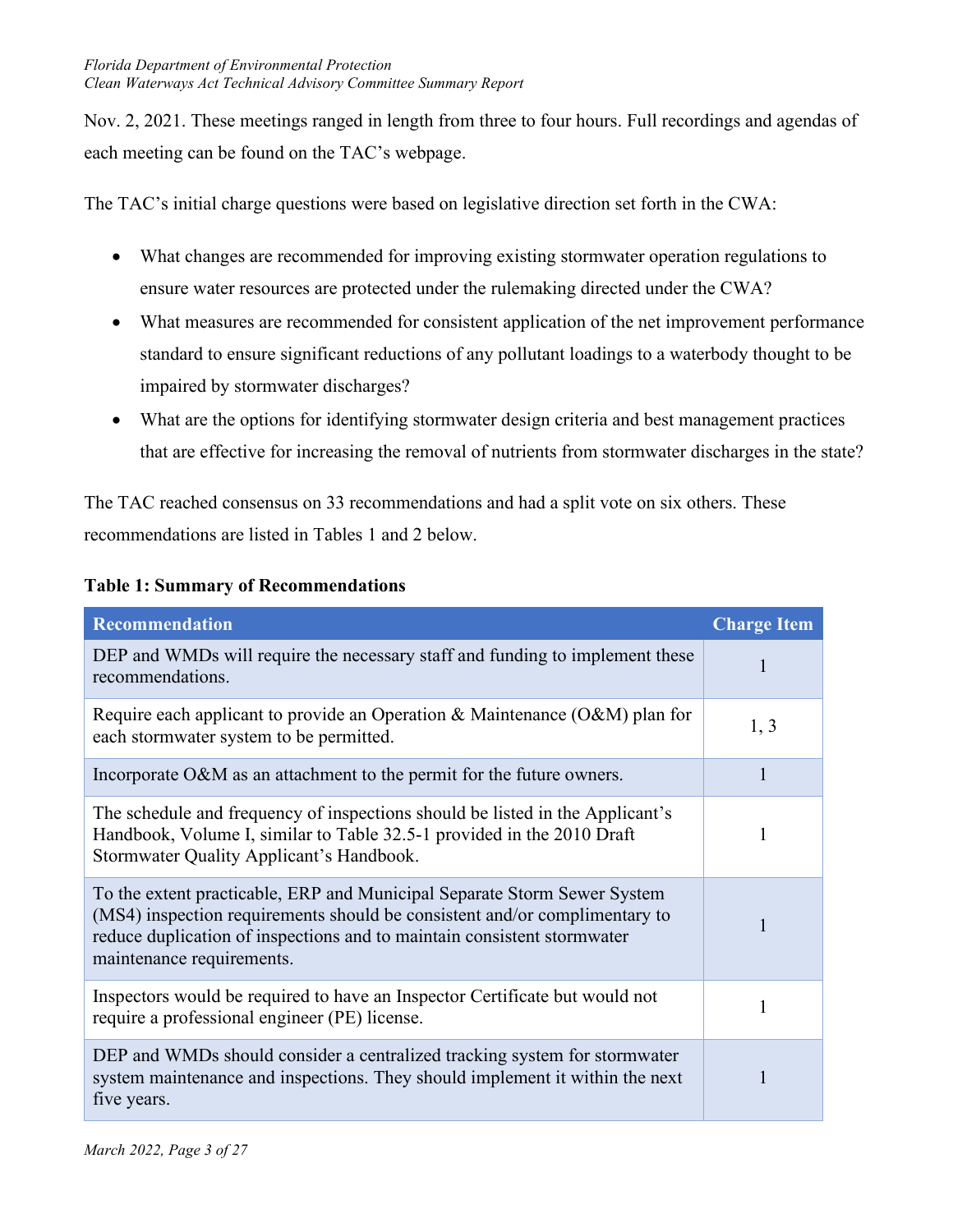| <b>Recommendation</b>                                                                                                                                                                                                            | <b>Charge Item</b> |
|----------------------------------------------------------------------------------------------------------------------------------------------------------------------------------------------------------------------------------|--------------------|
| DEP should evaluate a representative subpopulation of Best Management<br>Practice (BMP) types to determine the performance treatment efficiency of<br>installed and operating BMPs.                                              | 1                  |
| The TAC promoted the use of regional stormwater systems and encouraged<br>language in the rule to help facilitate their use throughout the state.                                                                                | 1                  |
| Regional systems should only give credits to projects within the same local<br>watershed or basin, as appropriate.                                                                                                               | 1                  |
| Regulation of reuse water loading impacts should be addressed in state rules.                                                                                                                                                    | 1                  |
| Net improvement requirements should be based on the type of water body the<br>system discharges to, with higher load reduction requirements for impaired and<br>Outstanding Florida Waters (OFWs).                               | $\overline{2}$     |
| Net improvement requirements should be applied to all projects within a<br>watershed of an impaired waterbody, not just projects that directly discharge to<br>an impaired waterbody.                                            | $\overline{2}$     |
| Where a total maximum daily load (TMDL) has been adopted, TMDL standards<br>should be used, unless net improvement standards are more stringent, the more<br>stringent standard should be used in this instance.                 |                    |
| TMDL standards should be applied by reducing the predevelopment<br>loading by the TMDL percent load reduction. There is no expectation<br>that the loading would need to be reduced more than undeveloped/natural<br>conditions. | $\overline{2}$     |
| Areas exempt from net improvement criteria should be based on specific criteria:<br>(e.g. the number of urban versus rural areas or the percentage of impervious area<br>on site versus a minimum total site area.)              | $\overline{2}$     |
| Net improvement should be evaluated at the cumulative outfall(s) of the system<br>on a mean annual basis.                                                                                                                        | $\overline{2}$     |
| The use of alternative form of compensatory treatment is allowed in the same<br>basin when a site cannot provide the required net improvement.                                                                                   | $\overline{2}$     |
| Update rainfall data to the National Oceanic and Atmospheric Administration<br>(NOAA) Atlas 14 data set.                                                                                                                         | 1, 3               |
| Dry detention basins could be kept in the BMP library if accompanied by<br>information identifying its variability and a recommendation that it may need to<br>be used in conjunction with another BMP.                          | 1, 3               |
| Dry detention basins should not be a presumptive BMP listed in the handbooks.                                                                                                                                                    | 1, 3               |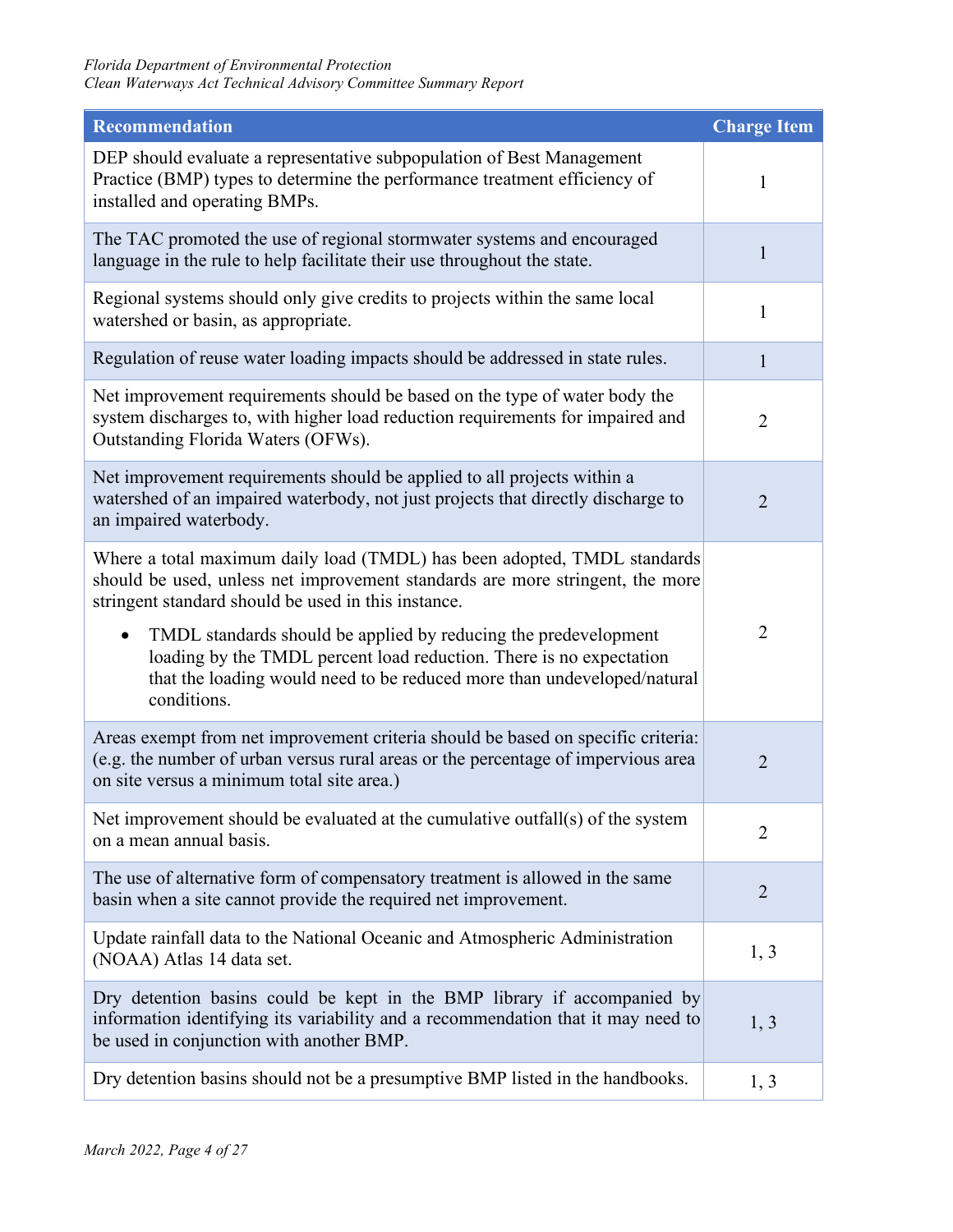| <b>Recommendation</b>                                                                                                                                                                                                                                                                                                                      | <b>Charge Item</b> |
|--------------------------------------------------------------------------------------------------------------------------------------------------------------------------------------------------------------------------------------------------------------------------------------------------------------------------------------------|--------------------|
| The state should develop protective wetland criteria regarding the use of isolated<br>wetlands as a means of stormwater treatment. These criteria should address the<br>quality and size of the wetlands that can be used for stormwater management to<br>ensure that the wetland function is improved by this use and not degraded by it. | 1, 3               |
| All technologies in the BMP library would be required to include a maintenance<br>plan or full O&M.                                                                                                                                                                                                                                        | 1, 3               |
| The O&M for each technology in the BMP library would dictate a recommended<br>inspection frequency that would be listed in the agency permit.                                                                                                                                                                                              | 1, 3               |
| Third-party testing of both proprietary and non-proprietary technology would<br>need to include hydrology and water chemistry/loading. Field testing would also<br>be required to show effectiveness and to test the presumptive criteria.                                                                                                 | 1, 3               |
| Third-party testing of BMP technology would need to consider the varying<br>rainfall data in Florida as comparted to Florida conditions.                                                                                                                                                                                                   | 1, 3               |
| An application fee for administration of the BMP library should be established<br>by DEP.                                                                                                                                                                                                                                                  | 1, 3               |
| Low Impact Development (LID) and Green Infrastructure (GI) should be listed<br>in the new BMP technology library. Users should be able to sort LID/GI to<br>locate them easily.                                                                                                                                                            | 1, 3               |
| DEP would be responsible for reviewing the applications for the BMP library,<br>either utilizing in-house staff or contracted out to another entity.                                                                                                                                                                                       | 1, 3               |
| In BMP Library, the library would be in four parts.                                                                                                                                                                                                                                                                                        | 1, 3               |
| Reference archive of published academic scientific papers.<br>$\bullet$                                                                                                                                                                                                                                                                    | 1, 3               |
| BMP technologies of non-proprietary technology that have presumptive<br>criteria from the 2010 Draft Stormwater Quality Applicant's Handbook<br>and Applicant's Handbook, Volume IIs with examples of these systems.                                                                                                                       | 1, 3               |
| BMP technology repository of submitted and accepted third-party tested<br>$\bullet$<br>devices.                                                                                                                                                                                                                                            | 1, 3               |
| BMP technology repository of unaccepted "in progress" submissions that<br>$\bullet$<br>require further verification/review.                                                                                                                                                                                                                | 1, 3               |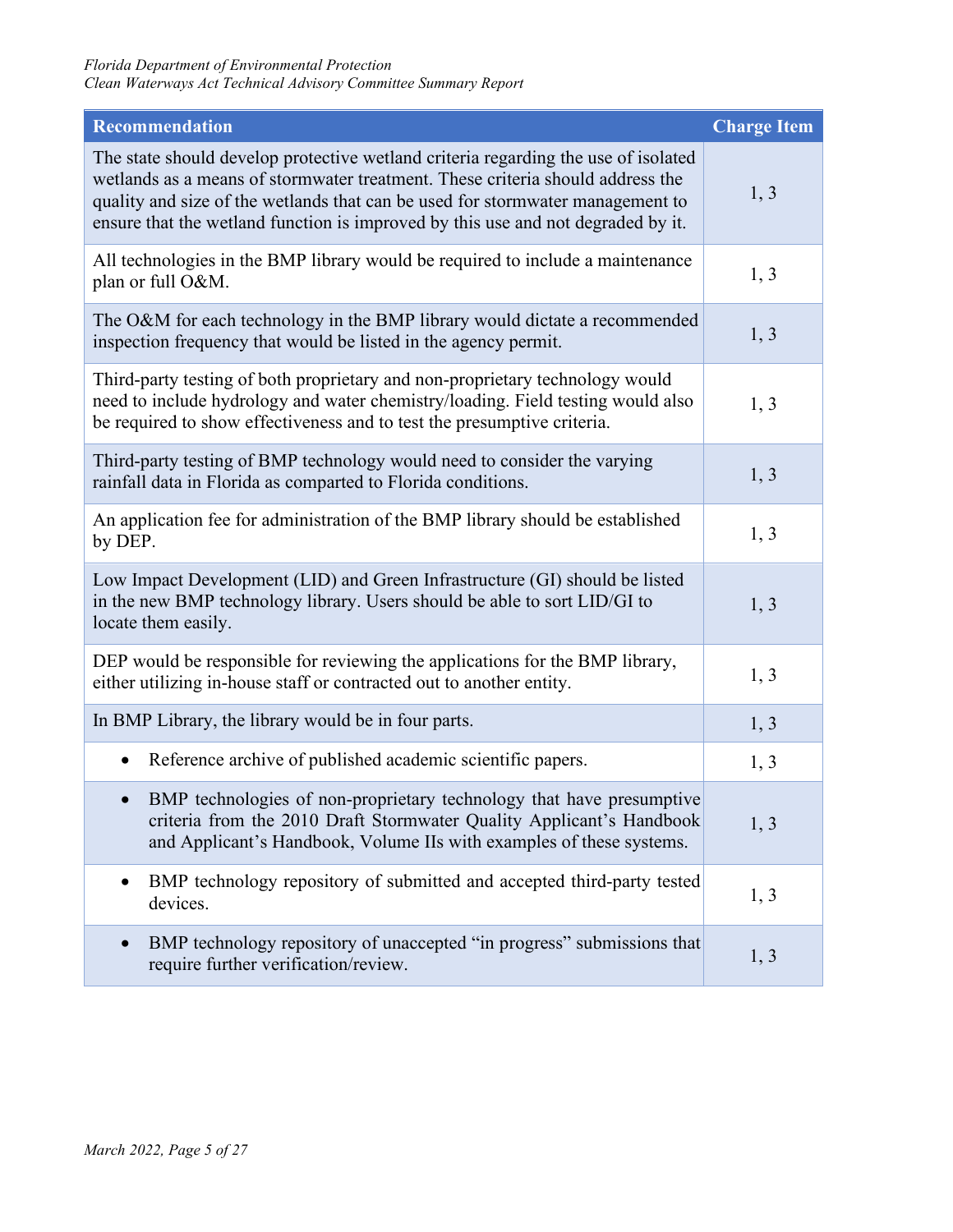### <span id="page-6-0"></span>**Table 2: Summary of Split Vote Recommendations**

| <b>Spilt Vote Recommendation</b>                                                                                                                         | <b>Votes</b>                        | <b>Charge Item</b> |
|----------------------------------------------------------------------------------------------------------------------------------------------------------|-------------------------------------|--------------------|
| Designers should incorporate reclaimed water into loading<br>calculations based on the facility providing the reuse.                                     | For: $6$<br>Against: 4<br>Unsure: 1 | 1, 3               |
| For redevelopment occurring outside of an impaired watershed,<br>post-development nutrient loading should be less than the existing<br>nutrient loading. | For: $8$<br>Against: 2              | $\overline{2}$     |
| Net improvement definition could be used for all development,<br>which would eliminate the need for a redevelopment definition.                          | For: $8$<br>Against: 2              | $\overline{2}$     |
| The loading for new development occurring outside of impaired<br>waters should be pre $\geq$ post.                                                       | For: $9$<br>Against: 1              | $\mathcal{L}$      |
| Set reduced percent criterion for Total Nitrogen (TN) and Total<br>Phosphorus (TP) separately for all development.                                       | For: $7$<br>Against: 2<br>Unsure: 1 | 2                  |
| In all development, the loading pre $\geq$ post or a set percent load<br>reduction, whichever is more stringent.                                         | For: $2$<br>Against: 4<br>Unsure: 4 | $\mathfrak{D}$     |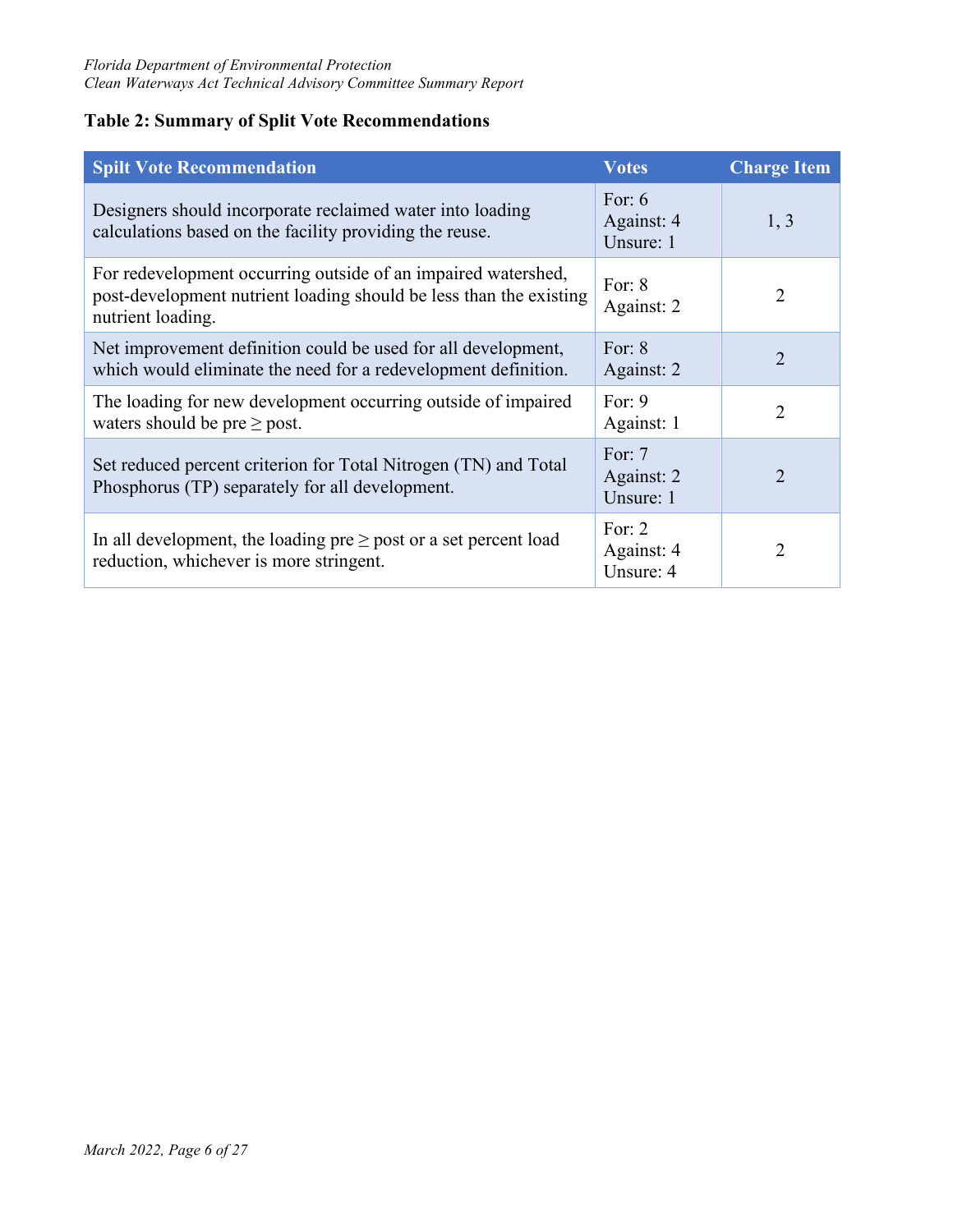## <span id="page-7-0"></span>*List of TAC Members*

Thirteen members of various interest groups were asked to volunteer and agreed to sit on the TAC. Each represents a stakeholder which could be affected by and can give insight on updating and strengthening the stormwater rules. Table 3 below lists each member of the TAC, the organization with which each is associated, and which stakeholder category they represented.

<span id="page-7-1"></span>

|  |  | <b>Table 3: TAC Members</b> |
|--|--|-----------------------------|
|--|--|-----------------------------|

| <b>Name</b>                     | <b>Association</b>                                                         | <b>Stakeholder Category</b>                                |  |
|---------------------------------|----------------------------------------------------------------------------|------------------------------------------------------------|--|
| John Sansalone, Ph.D.           | University of Florida                                                      | Academia, Florida public or<br>private research university |  |
| Charles Shinn                   | Florida Farm Bureau<br>Federation                                          | Agricultural interest                                      |  |
| Harvey Harper, Ph.D., P.E.      | <b>Environmental Research</b><br>and Design                                | At-large technical expert                                  |  |
| Richard Howard, P.E.            | City of Orlando, Florida<br>League of Cities, Inc.                         | City government                                            |  |
| Kim Ornberg, P.E.               | Seminole County, Florida<br><b>Association of Counties</b>                 | County government                                          |  |
| David Carter, P.E.              | Florida Home Builders<br>Association                                       | Development interest                                       |  |
| Elizabeth Alvi                  | Audubon Florida                                                            | Environmental interest, general                            |  |
| Lesley Bertolotti               | The Nature Conservancy                                                     | Environmental interest, water<br>resource protection       |  |
| Kelli Hammer Levy               | Florida Stormwater<br>Association                                          | Florida Stormwater Association                             |  |
| Mark P. Thomasson, P.E. LEED AP | National Stormwater<br>Trust, Inc.                                         | Low-impact design and green<br>infrastructure              |  |
| Robert Beltran, P.E.            | Dewberry Hydro                                                             | Stormwater design engineering<br>and consultants           |  |
| Virginia Barker                 | <b>Brevard County Natural</b><br><b>Resources Management</b><br>Department | Stormwater utilities                                       |  |
| Douglas Rillstone               | <b>Nelson Mullins</b>                                                      | Urban redevelopment                                        |  |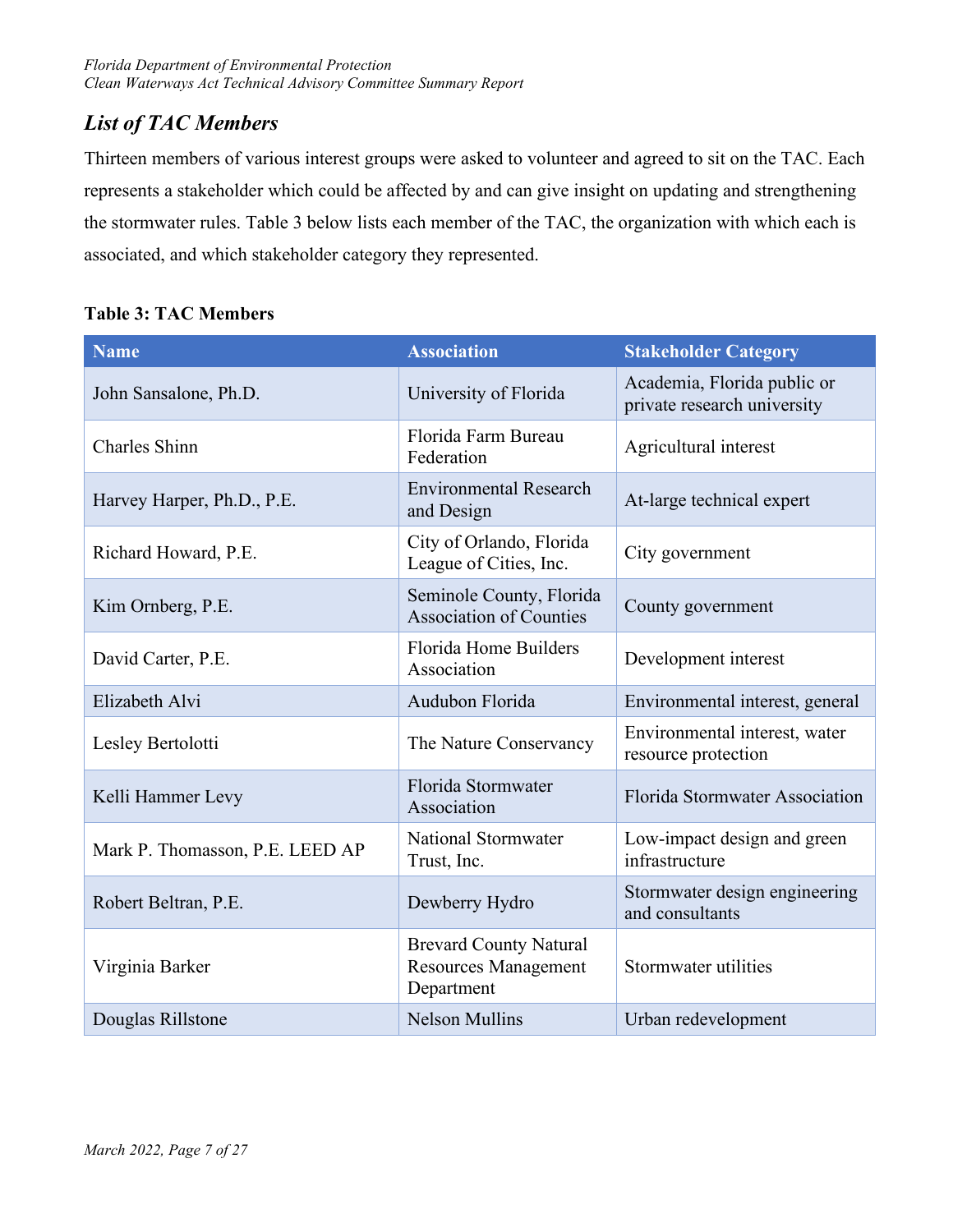## <span id="page-8-0"></span>*Summary of TAC Discussion*

The following section summarizes the discussions held by the TAC; however, these notes are not intended to reflect the precise language of individual TAC members. DEP's summary is meant to provide context and to document the TAC's recommendations. These conversations are organized by the charge item to which they most closely relate.

# <span id="page-8-1"></span>**Charge Item One: What changes are recommended for improving existing stormwater operation regulations to ensure water resources are protected under the rulemaking directed under the Clean Waterways Act?**

The TAC suggested that DEP and WMDs will require additional staff and funding to effectively implement these recommendations.

The TAC placed strong emphasis on the need for continued maintenance for stormwater systems to preserve both their treatment efficiency and ultimately the water quality of the state. To improve the state operation and maintenance procedures, the TAC recommended that the O&M plan be attached to the permit to assist future facility owners to understand and implement maintenance obligations. The TAC also recommended more frequent inspections of stormwater systems to proactively identify needed corrective actions and to minimize costly system failures and repairs. Ideally, these inspections should align with National Pollutant Discharge Elimination System (NPDES) MS4 inspection requirements to the greatest extent possible to avoid duplication of effort. To assist and streamline inspection requirements, the TAC recommended that DEP create and implement a centralized tracking system within the next five years to aid both regulators and owners of stormwater management systems. The goal of this system would be to automate the submittal of inspection reports, send these reports to their designated regulatory authority as they are created, and provide reminders to regulators and stormwater system owners when upcoming maintenance or inspection reports are due.

For evaluating BMP systems, the TAC recommended testing a representative subpopulation of BMPs. Data obtained from testing would be used to validate or update actual treatment performance ranges for BMPs currently noted within the Applicant's Handbook. This collection of data would be analyzed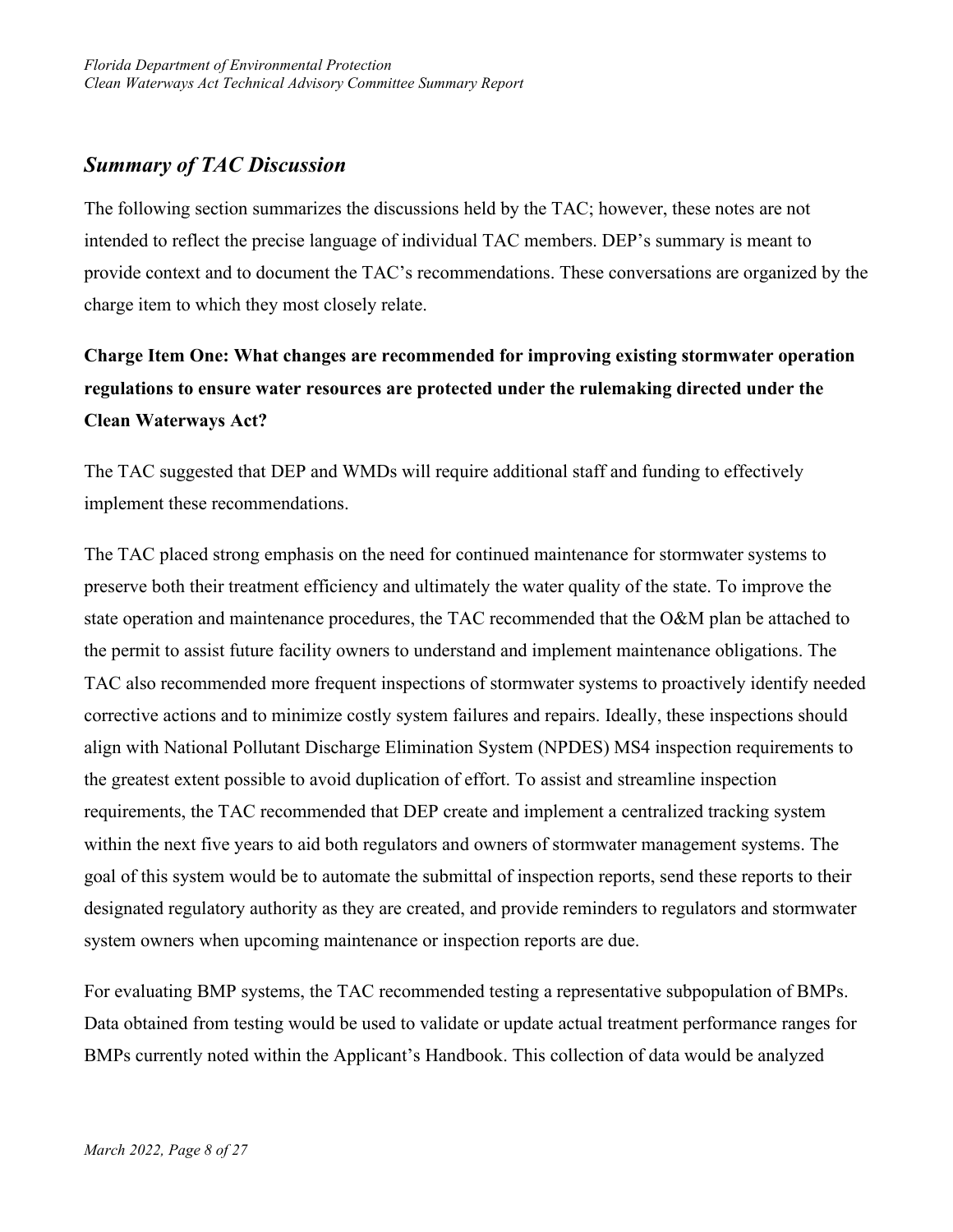solely for future use and understanding, aiding in the protection of water quality in the future rather than being utilized to require retrofits or other corrective action to existing systems.

Regional stormwater management systems were discussed at length within the TAC meetings and were characterized as potentially being a more reliable source of water quality treatment than individual onsite stormwater treatment systems due to opportunities for reduced cost and improved maintenance reliability. Regional stormwater management systems could sell stormwater credits to applicants who do not have the ability to meet water quality criteria onsite. However, these systems must service the same local watershed as the projects to which they are conveying credits. There are already regional systems in several municipalities in Florida. The TAC discussed how much the use of regional stormwater systems should be encouraged, whether regional stormwater systems should be encouraged over on-site treatment, or whether use of credits should be a last choice scenario for circumstances in which there isn't sufficient space for on-site treatment, or whether use of regional stormwater systems should be recommended entirely on a case-by-case basis. The TAC did not come to a consensus on this question but recommended the use of regional stormwater systems and encouraged adding language in the rule to help facilitate their use, when appropriate, throughout the state.

The TAC also discussed consideration of reuse water in stormwater quality calculations. The TAC was divided on whether nutrient loading from reuse water should be incorporated into the stormwater quality calculations. Several TAC members stated we should incorporate reuse language into this rulemaking, while other TAC members stated that reuse is already heavily regulated under Chapter 62-610, Florida Administrative Code (F.A.C.). Members of the TAC did not come to a consensus as to how or whether reuse should be addressed in the updated stormwater rules; however, they recommended that this question should be considered during rulemaking efforts.

The section below outlines the conversations held by the TAC pertaining to Charge Item One.

- <span id="page-9-0"></span>1. Agency Staffing Recommendations.
	- a. DEP and WMDs would require the necessary staff to implement all TAC recommendations pertaining to the legislative directive under the CWA.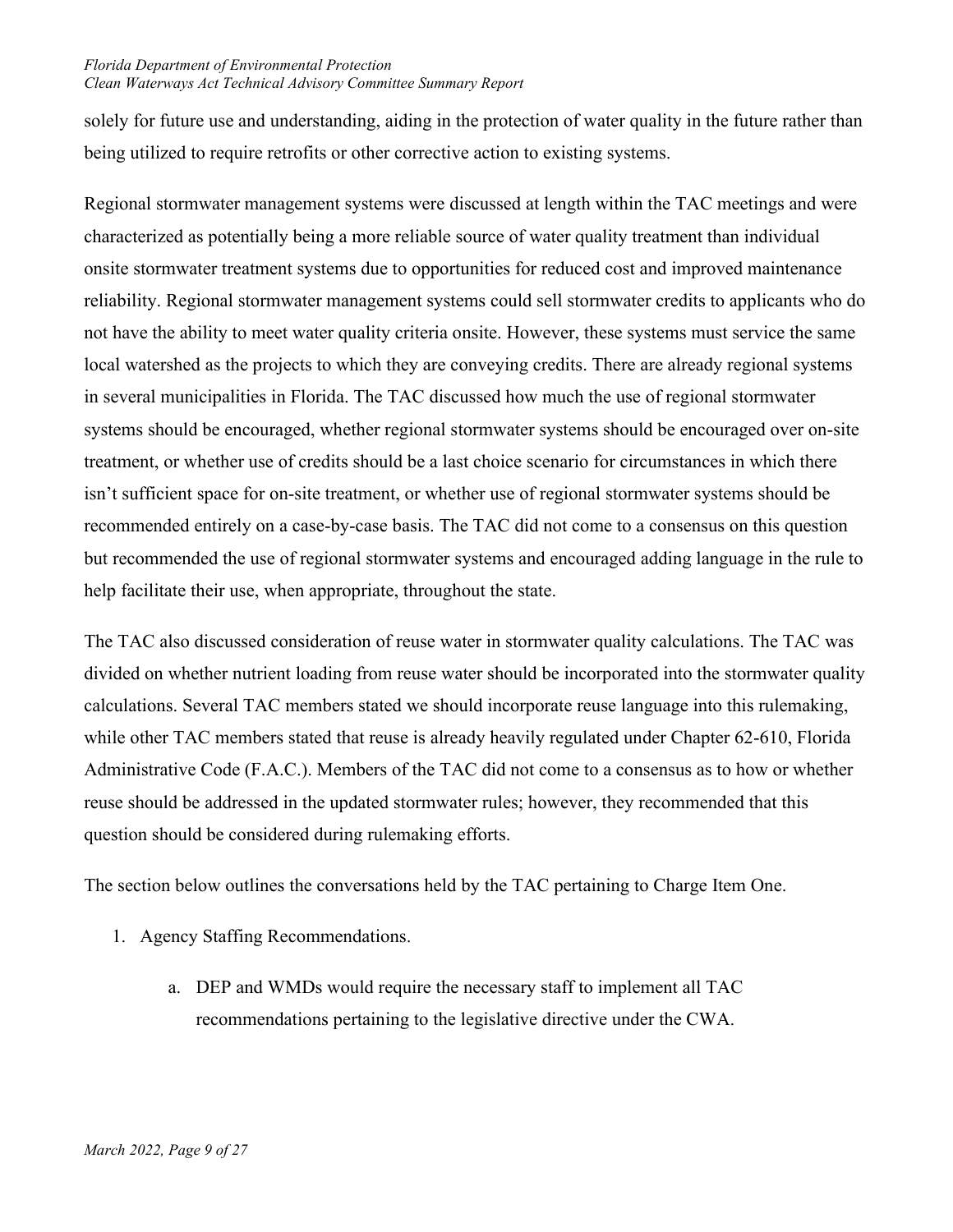- <span id="page-10-0"></span>2. Maintenance and Operation Regulation Recommendations.
	- a. Require each applicant to provide an O&M plan for each stormwater system to be permitted.
		- i. Incorporate the O&M plan as an attachment to the permit for future owners.
		- ii. When a permit is transferred to a new maintenance entity, the new permittee would have to provide proof that they have received and accept responsibility for the O&M requirements. This will avoid situations in which a new maintenance entity does not accept the work, and no one is maintaining the system.
	- b. Inspections should be scheduled and implemented more frequently than currently used time schedules to prevent expensive repairs of failed systems.
		- i. Department of Transportation and local government representatives expressed concern that making inspection requirements too prescriptive or restrictive may be counterproductive to the goal of improving water quality.
		- ii. The schedule and frequency of inspections should be listed in the Applicant's Handbook, Volume I, similar to Table 32.5-1 provided in the 2010 Draft Stormwater Quality Applicant's Handbook.
		- iii. BMPs should be inspected after qualifying rainfall events.
		- iv. Due to maintenance challenges such as structural integrity and treatment limitations, underground stormwater treatment systems and permeable pavement systems need more frequent inspections than other treatment systems.
		- v. Records maintenance requirements should be reduced for green roofs from what was described in the 2010 Draft Stormwater Quality Applicant's Handbook.
		- vi. Swales should be inspected more frequently than every five years.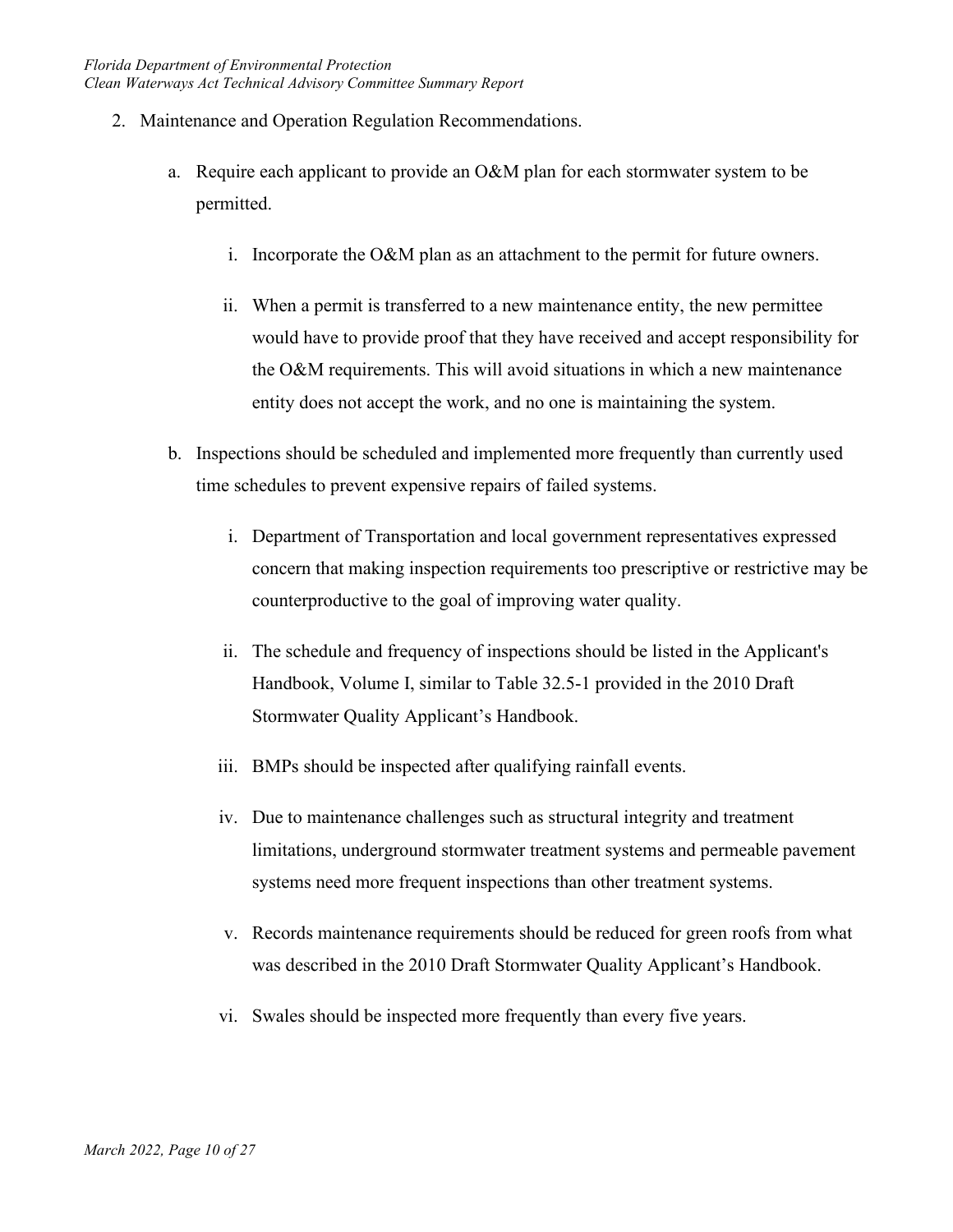- vii. Inspections should be required during the first year of operations at a reasonable period of time after the occurrence of a storm event for which the stormwater management system was permitted.
- viii. To the extent practicable, ERP and MS4 inspection requirements should be consistent and/or complimentary to reduce duplication of inspections and to maintain consistent stormwater maintenance requirements.
	- ix. Inspectors would be required to have an Inspector Certificate but would not require a PE license.
- c. DEP and WMDs should consider a centralized tracking system for stormwater system maintenance and inspections and should implement it within the next five years.
	- i. The system should be fully automated to minimize manual work and to reallocate resources in order to adequately facilitate timely and proactive compliance practices on each stormwater system site.
	- ii. The system should have the capability to automatically submit inspection reports to the designated regulatory authority, send reminders for upcoming due dates to inspectors, and provide tracking of inspection requirements.
	- iii. Inspection reports should be submitted to the designated regulatory authority at the same frequency as they are conducted/required and when they are completed.
	- iv. Consideration should be given regarding DEP and the WMDs' ability to obtain or receive funding/resources to maintain these extensive and additional compliance records, in addition to the staffing necessary for the increased compliance efforts.
- <span id="page-11-0"></span>3. Stormwater System Evaluation and Monitoring.
	- a. DEP should evaluate a representative subpopulation of BMP types to determine the performance treatment efficiency of installed and operating BMPs.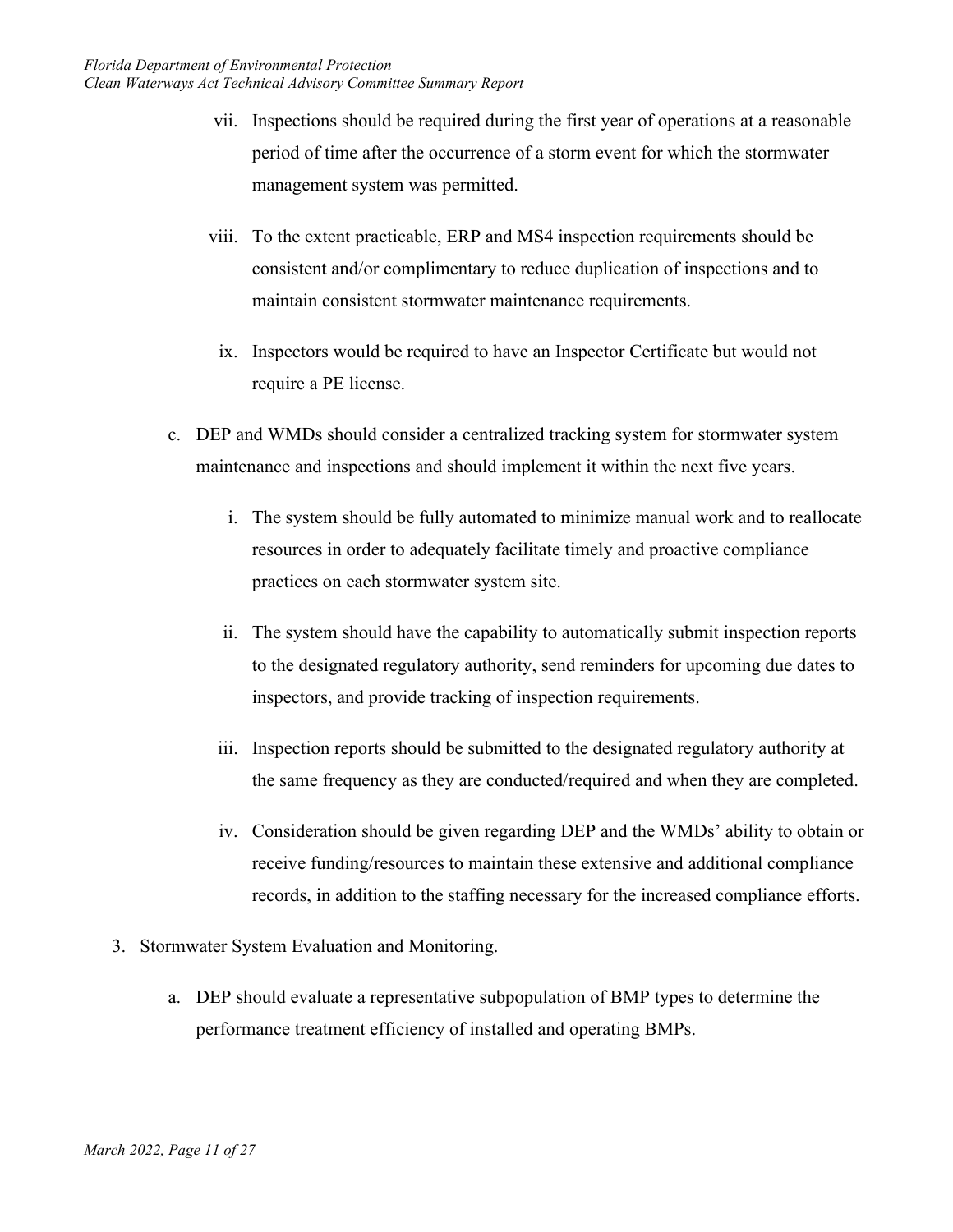- i. Would be used as a reference tool for a designed system's performance to quantify discharge in the area and evaluate BMP effectiveness. Re-evaluation of current performance versus initial permitted performance could include sampling to help build a database for future analysis.
- ii. Could be used to update load reduction criteria in BMP library.
- iii. Would not be used to require retrofits for existing permits; instead, data would be available to help inform future permit applications and/or rulemaking.
- iv. Consider economical alternative to more expensive tests (e.g., assessing vegetation is a good indicator of a dry pond's effectiveness and function).
- b. Post-permit monitoring might not be necessary if the BMP library has its own requirements for evaluating new and existing technologies.
- <span id="page-12-0"></span>4. Regional Stormwater Systems.
	- a. Regional stormwater systems create large multi-faceted and interconnected systems that can be more effective removing pollutants, as well as more cost effective, in dollars-perpound, for pollutants removed.
		- i. Could reduce operation/maintenance fees by consolidating systems.
		- ii. Facilities maintained by experienced professionals could be more effective than numerous decentralized systems (e.g., commercial, residential, etc.).
		- iii. Regional systems could create additional wildlife habitat and recreational opportunities for the public.
	- b. Regional systems allow for more flexibility in permitting.
		- i. Can be less expensive for an individual project to pay for stormwater treatment credits providing the same treatment benefits.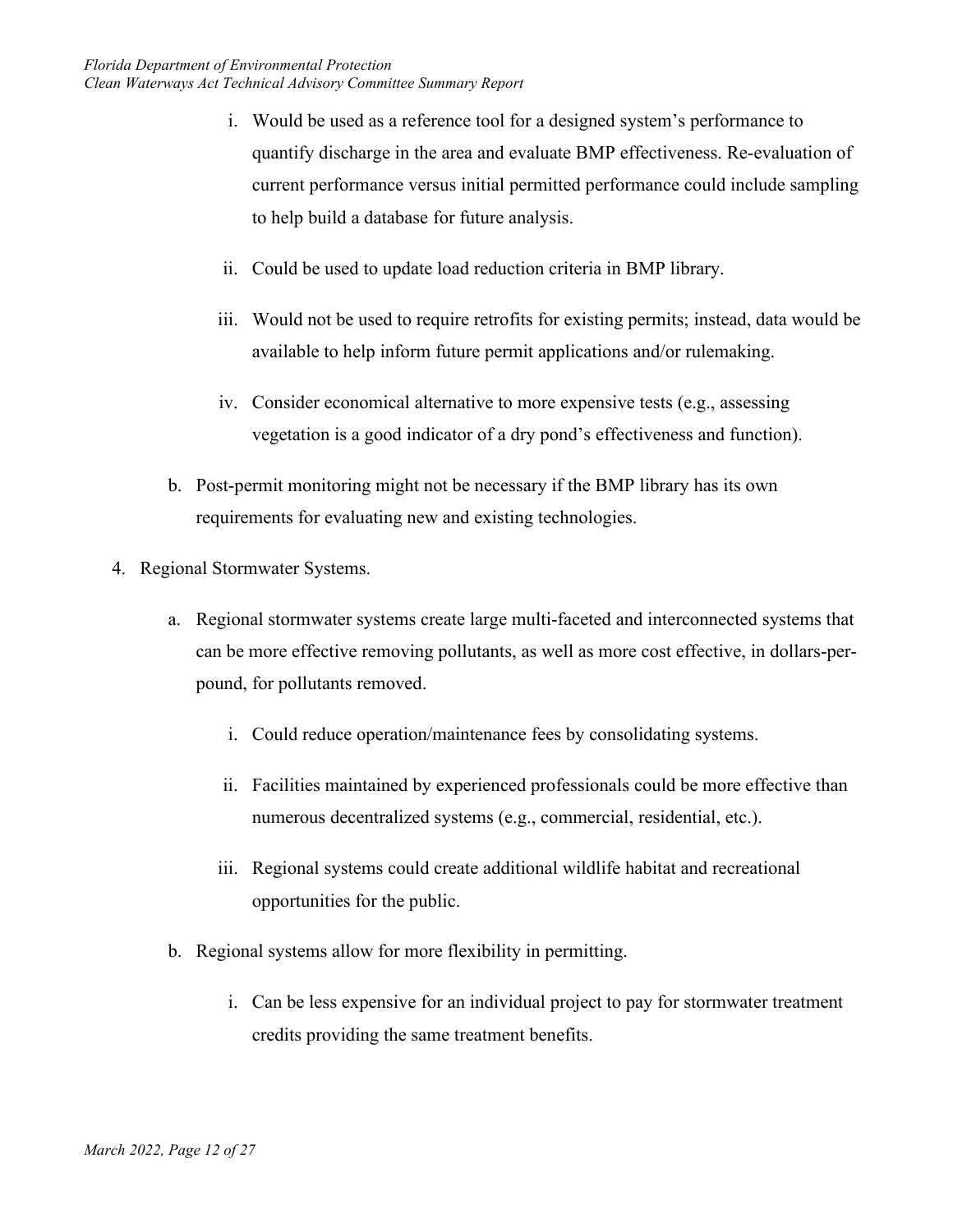- ii. The treatment purchased by the credits could be more effective than treatments being used onsite.
- iii. Gives the project more space for development.
- c. A potential challenge with the perpetual assurance of the credits is that any credits bought would have to be maintained in perpetuity.
- d. There would be a need to verify the nutrient models of the regional systems to prove the systems are treating the water as predicted.
- e. Credits would only be for treatment of the stormwater as it comes in for treatment, not for attenuation of the quantity of that water.
- f. Pinellas County Stormwater Manual and current Applicant's Handbook, Volume IIs are a good reference for how language might be incorporated into rule.
- g. The TAC promoted the use of regional stormwater systems and encouraged language in the rule to help facilitate their use throughout the state, when appropriate.
- h. Regional systems should only give treatment credits to projects within the same local watershed or basin, as appropriate.
- <span id="page-13-0"></span>5. Reclaimed Water Consideration.
	- a. Designers should incorporate reclaimed water into loading calculations, based on the facility providing reuse.
	- b. Regulation of reclaimed water loading impacts should be addressed in state rules, either in this effort or in Chapter 62-610, F.A.C.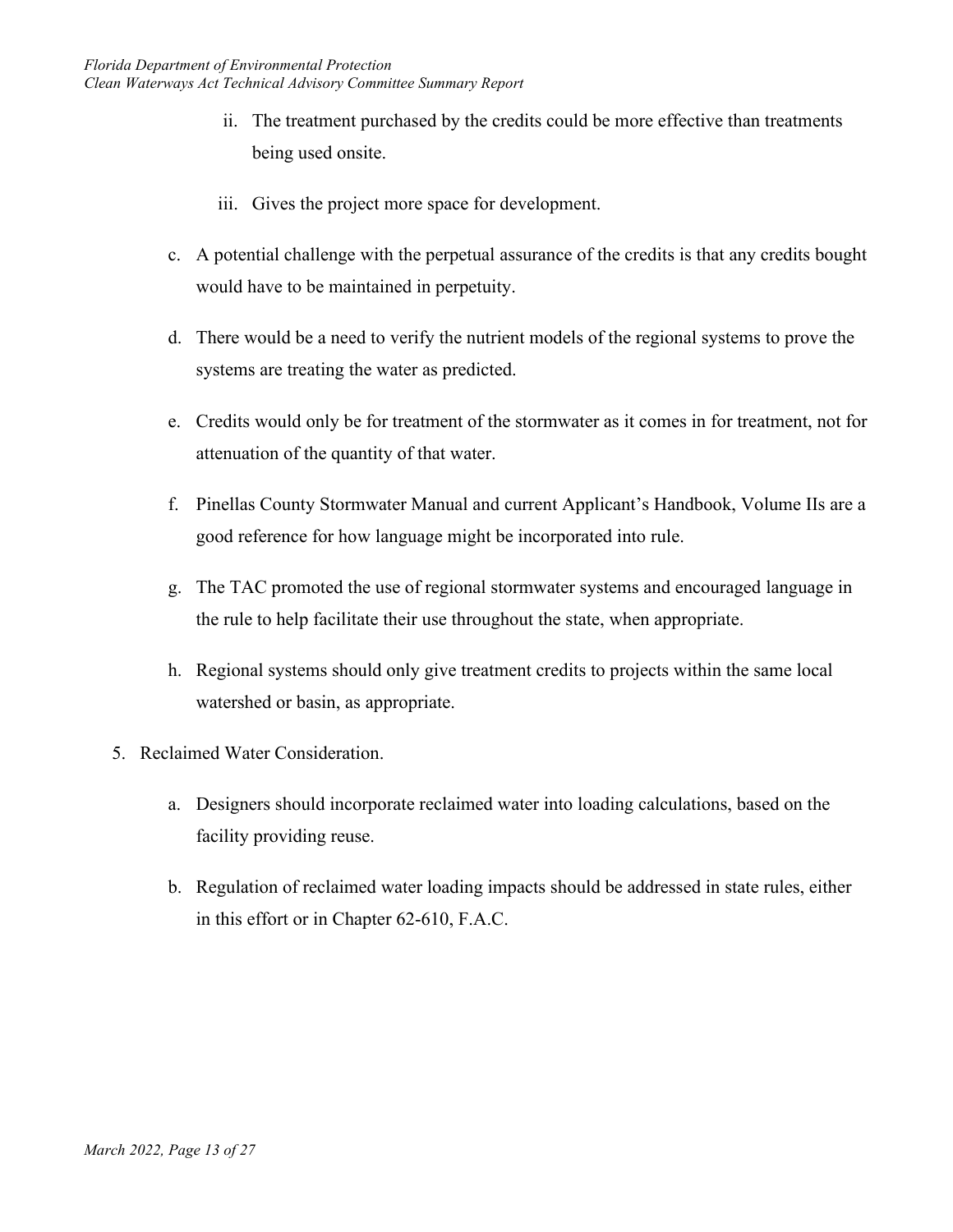# <span id="page-14-0"></span>**Charge Item Two: What measures are recommended for consistent application of the net improvement performance standard to ensure significant reductions of any pollutant loadings to a waterbody thought to be impaired by stormwater discharges?**

Multiple meetings were dedicated to determining the definitions for predevelopment, redevelopment, and net improvement. No final consensus was determined by the TAC for the definition of predevelopment. Some TAC members preferred the definition to be "natural state" prior to any development, while others argued that this definition would be difficult to defend and infeasible for a net improvement definition. Currently, predevelopment under Chapter 62-330, F.A.C., is often considered to be the state of the site at the time the application is submitted. The TAC discussed the use of a fiveyear average prior to the date the application is submitted. This five-year average was used in establishing the TAC's recommended net improvement definition and associated nutrient load reduction requirements.

Redevelopment was also heavily discussed. Recommendations from the TAC were split between suggesting a definition for redevelopment and treating all development equally. The TAC addressed the concern to incentivize redevelopment over new development while still having strict, balanced regulations to protect our waters in highly urbanized redevelopment areas. The discussion for net improvement ended with a majority of the TAC recommending that redevelopment be held to the same standards as new development.

The TAC's discussion on net improvement informed its decisions for redevelopment and predevelopment standards. The recommended net improvement definition assumes that redevelopment is treated the same as new development and that predevelopment is the average loading of the five years prior to the day the application was submitted. With this, net improvement would be calculated either as: (a) predevelopment having a higher or equal nutrient loading rate compared to that of the postdevelopment loading; or (b) requiring treatment that will result in a specified percent reduction for the discharge load of the post-development condition. The TAC recommended that treatment resulting in the most protective measure to improve water quality would then be required. Net improvement requirements would be based on the type of receiving water body, with higher load reduction requirements for impaired waters and OFWs. Where projects are unable to meet treatment requirements, applicants would need to provide compensatory treatment within the same watershed. The TAC debated what treatment percentage should be required to achieve net improvement. There was no consensus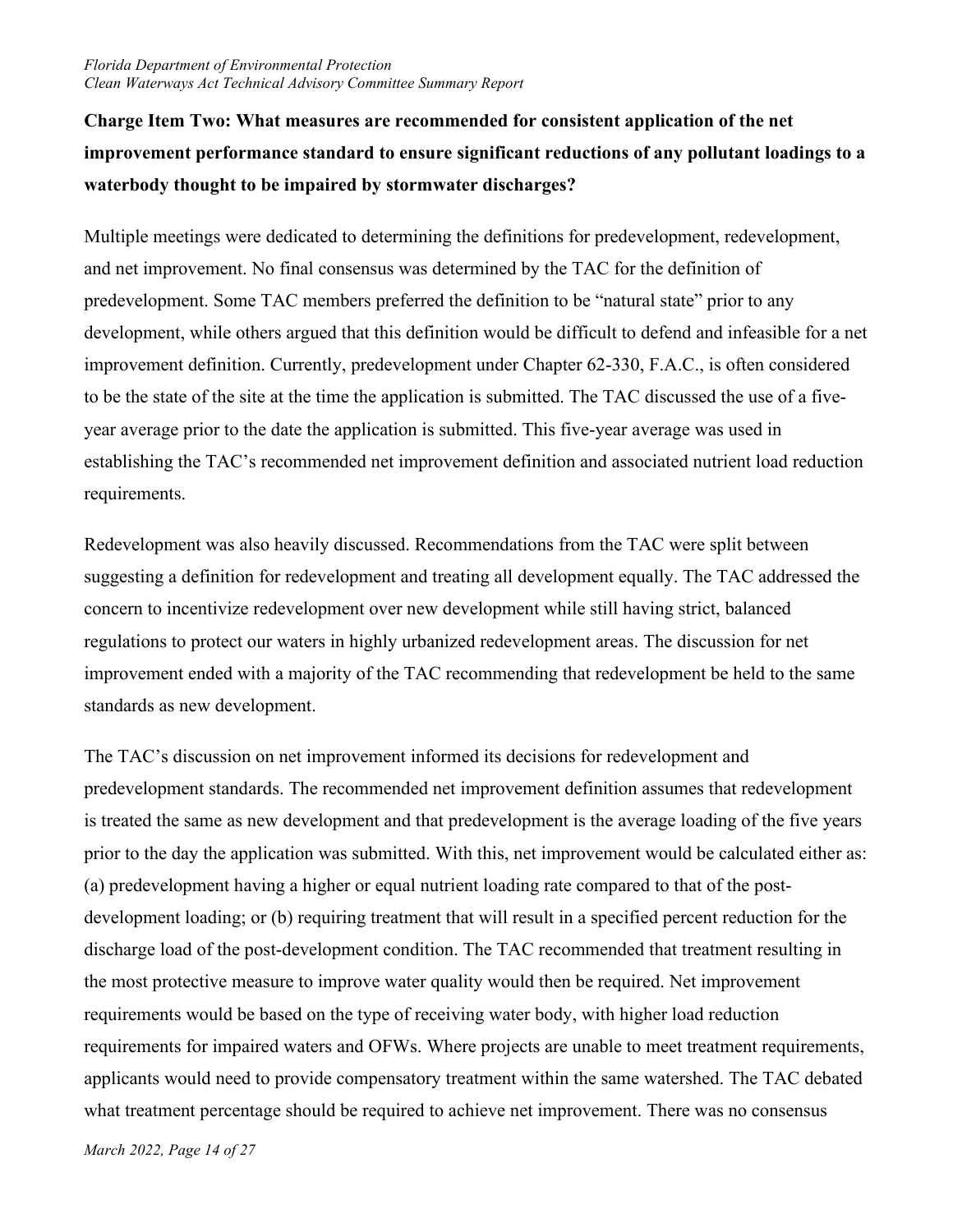reached on these percentages. The majority were in favor of the percent reductions being split between TN and TP, due to the difficulty in treating TN in a wet system. Others favored these percentages remaining equal. The suggested percentages for treatment in unimpaired waters, impaired waters and OFWs can be found in Table 4.

The section below outlines the conversations held by the TAC pertaining to Charge Item Two.

- <span id="page-15-0"></span>1. Defining Predevelopment.
	- a. Predevelopment referenced as "when the permit application is submitted."
	- b. Predevelopment could be defined as "natural conditions."
		- i. Lengthy discussion occurred regarding the 2010 TAC proposed predevelopment definition as "natural conditions."
		- ii. TAC questioned the technical and legal ability to define a given precondition as "natural."
	- c. Predevelopment could be defined as "long standing use" of the site.
		- i. Long standing use was considered the land use and activities of a site five years prior to the date the permit application is submitted.
		- ii. Net improvement definition discussed under Charge Item Two (defining net improvement) uses this concept of predevelopment. It encompasses both new and redevelopment sites.
- <span id="page-15-1"></span>2. Redevelopment.
	- a. For redevelopment occurring outside of an impaired watershed, post-development nutrient loading should be less than the existing nutrient loading.
	- b. Net improvement definition could be used for all development, which would eliminate the need for a redevelopment definition.
	- c. Repaving is considered maintenance, not redevelopment.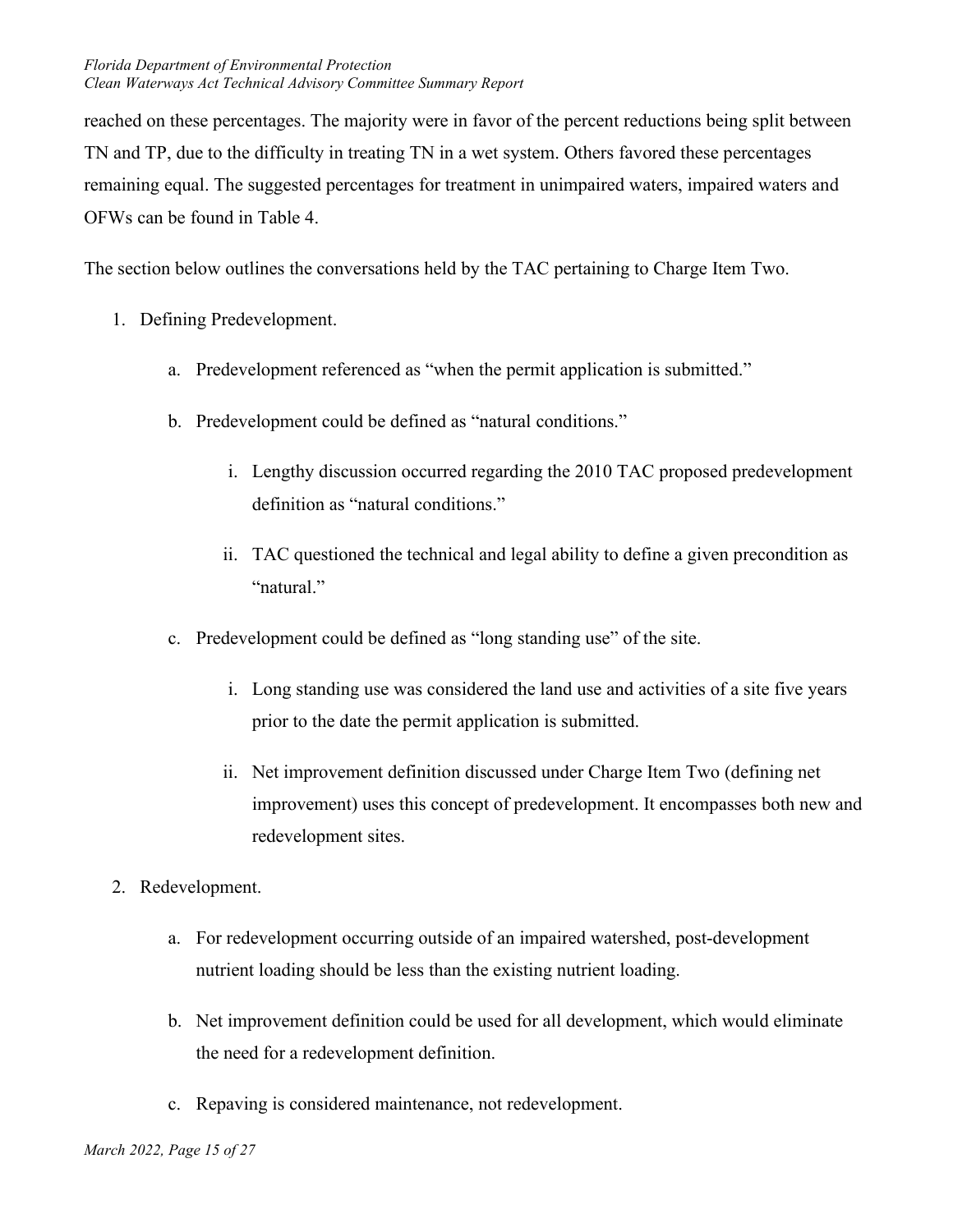- d. Not requiring reduction in nutrient loading for redevelopment institutionalizes the problem.
- e. TAC cautioned about disincentivizing redevelopment in economically impacted areas and urban centers.
- <span id="page-16-0"></span>3. Defining Net Improvement.
	- a. Options discussed for net improvement criteria (see Table 4 below):
		- i. The post-development loading for new development occurring outside of impaired waters should be less than or equal to predevelopment loading.
		- ii. Set reduced percent criterion for TN and TP separately for all development.
		- iii. In all development, the loading should be either predevelopment ≥ postdevelopment or a set percent load reduction, whichever is more stringent.
	- b. Net improvement requirements should be based on the type of water body the system discharges to, with higher load reduction requirements for impaired waters and OFWs.
	- c. Net improvement requirements should be applied to all projects within a watershed of an impaired waterbody, not just projects that directly discharge to an impaired waterbody.
	- d. Where a TMDL has been adopted, TMDL standards should be used, unless net improvement standards are more stringent, the more stringent standard should be used in this instance.
		- i. TMDL standards should be applied by reducing the predevelopment loading by the TMDL percent load reduction. There is no expectation that the loading would need to be reduced more than undeveloped/natural conditions.
	- e. Areas exempt from net improvement criteria should be based on specific criteria; e.g. the number of urban versus rural areas or the percentage of impervious area on site versus a minimum total site area.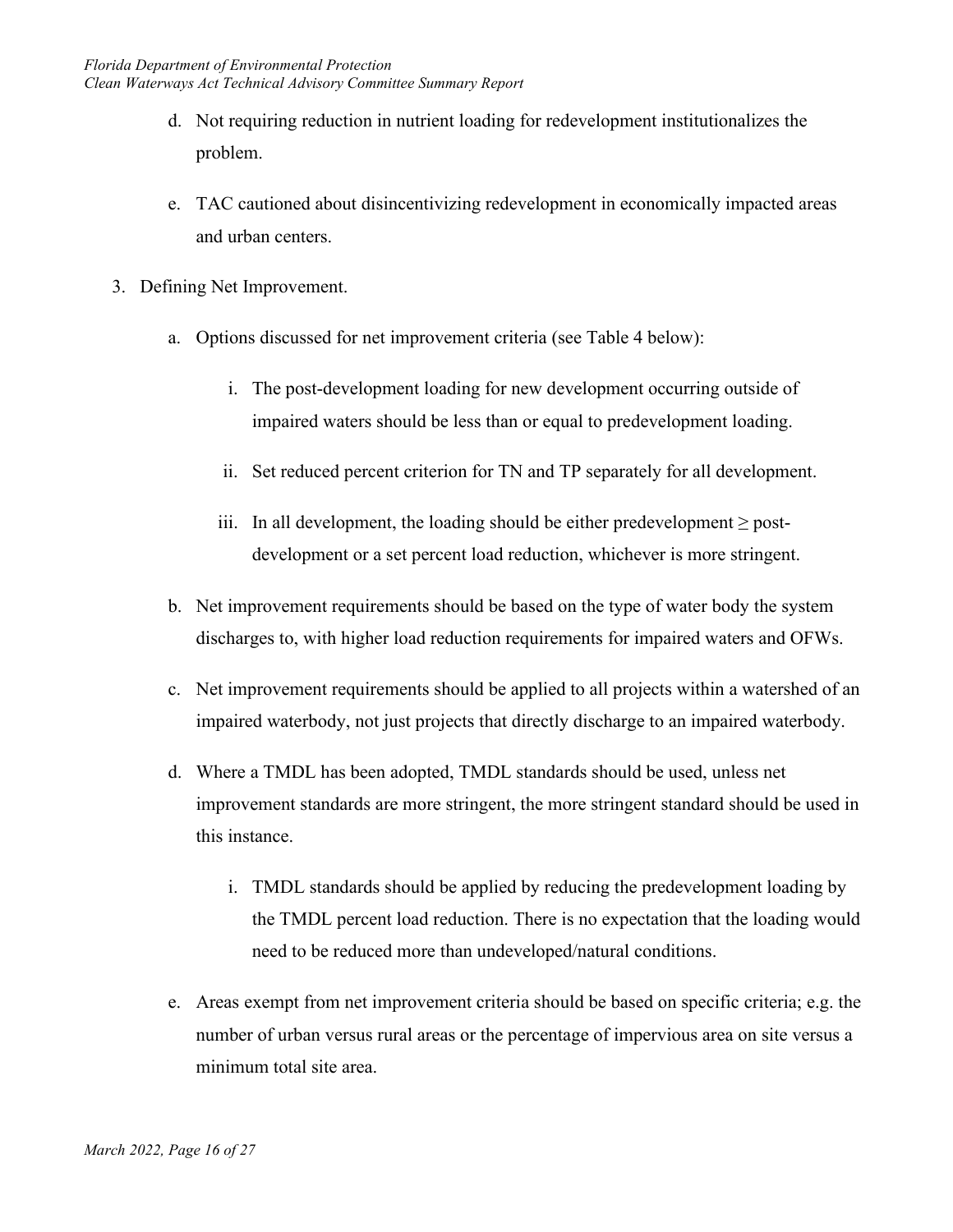- f. Net improvement should be evaluated at the cumulative outfall(s) of the system on a mean annual basis.
- g. The use of an alternative form of compensatory treatment should be allowed in the same basin when a site cannot provide the required net improvement.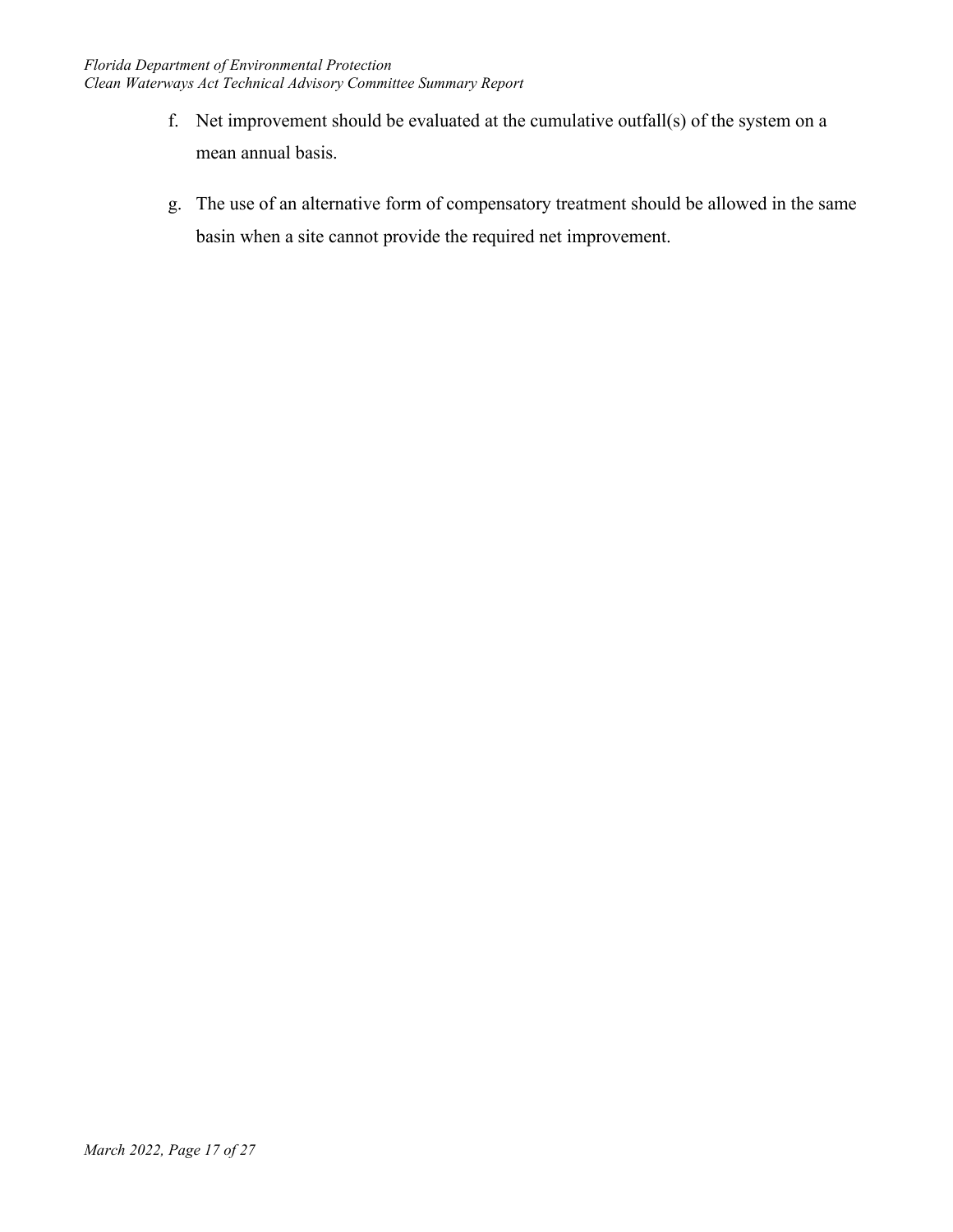#### <span id="page-18-0"></span>**Table 4: Net Improvement**

These were suggested percentages and would be subject to alteration based on BMP load reduction data.

| <b>Type of Project</b><br>and Water Body                                                       | Not in<br><b>Impaired</b><br><b>Watershed</b>                                                                           | <b>In Impaired</b><br><b>Waters</b><br>(w/o TMDL/ Basin<br><b>Management Action</b><br><b>Plan [BMAP]</b><br>standards) | In OFWs                                                                                                                    | <b>In TMDL/BMAP</b><br><b>Adopted Waters</b>          |
|------------------------------------------------------------------------------------------------|-------------------------------------------------------------------------------------------------------------------------|-------------------------------------------------------------------------------------------------------------------------|----------------------------------------------------------------------------------------------------------------------------|-------------------------------------------------------|
| Treatment<br>requirements as<br>listed in Rule 62-<br>40.432, F.A.C.                           | 80% reduction<br>in average<br>annual load                                                                              | Not stated                                                                                                              | 95% reduction<br>of average<br>annual load                                                                                 | TMDL/BMAP<br>standards                                |
| Net improvement<br>required for all<br>development over<br>$X$ sq. ft.                         | $Pre \geq post$ or<br>55% load<br>reduction of TN<br>and 80% load<br>reduction of TP,<br>whichever is<br>more stringent | Pre $\geq$ post or 65%<br>load reduction of<br>TN and 85% load<br>reduction of TP,<br>whichever is more<br>stringent    | $Pre \geq post$ or<br>80% load<br>reduction of<br>TN and 95%<br>load reduction<br>of TP,<br>whichever is<br>more stringent | TMDL/BMAP<br>standards<br>As described above in<br>3d |
| Suggested by<br>DEP, net<br>improvement<br>required for all<br>development over<br>$X$ sq. ft. | $Pre \geq post$ or<br>80% load<br>reduction,<br>whichever is<br>more stringent                                          | Pre $\geq$ post or 85%<br>load reduction,<br>whichever is more<br>stringent                                             | $Pre \geq post$ or<br>95% load<br>reduction,<br>whichever is<br>more stringent                                             | TMDL/BMAP<br>standards<br>As described above in<br>3d |

# <span id="page-18-1"></span>**Charge Item Three: What are the options for identifying stormwater design criteria and best management practices that are effective for increasing the removal of nutrients from stormwater discharges in the state?**

The TAC identified stormwater design criteria and BMPs that help increase the removal of nutrients from stormwater in the state. First, they recommended the use of the NOAA Atlas 14 rainfall data set to replace DEP's and WMDs' currently accepted rainfall data set (e.g., Natural Resources Conservation Service type III rainfall distribution). The TAC discussed the BMP of dry detention basins, as its treatment efficiency can be unreliable, and concluded that dry detention basins should be kept as a reference but not listed as a presumptive BMP in the handbooks. Similarly, it was discussed that the use of isolated wetlands as a stormwater BMP resulted in large variability of nutrient removal. The TAC recommended that the state develop protective wetland criteria to ensure that wetland function is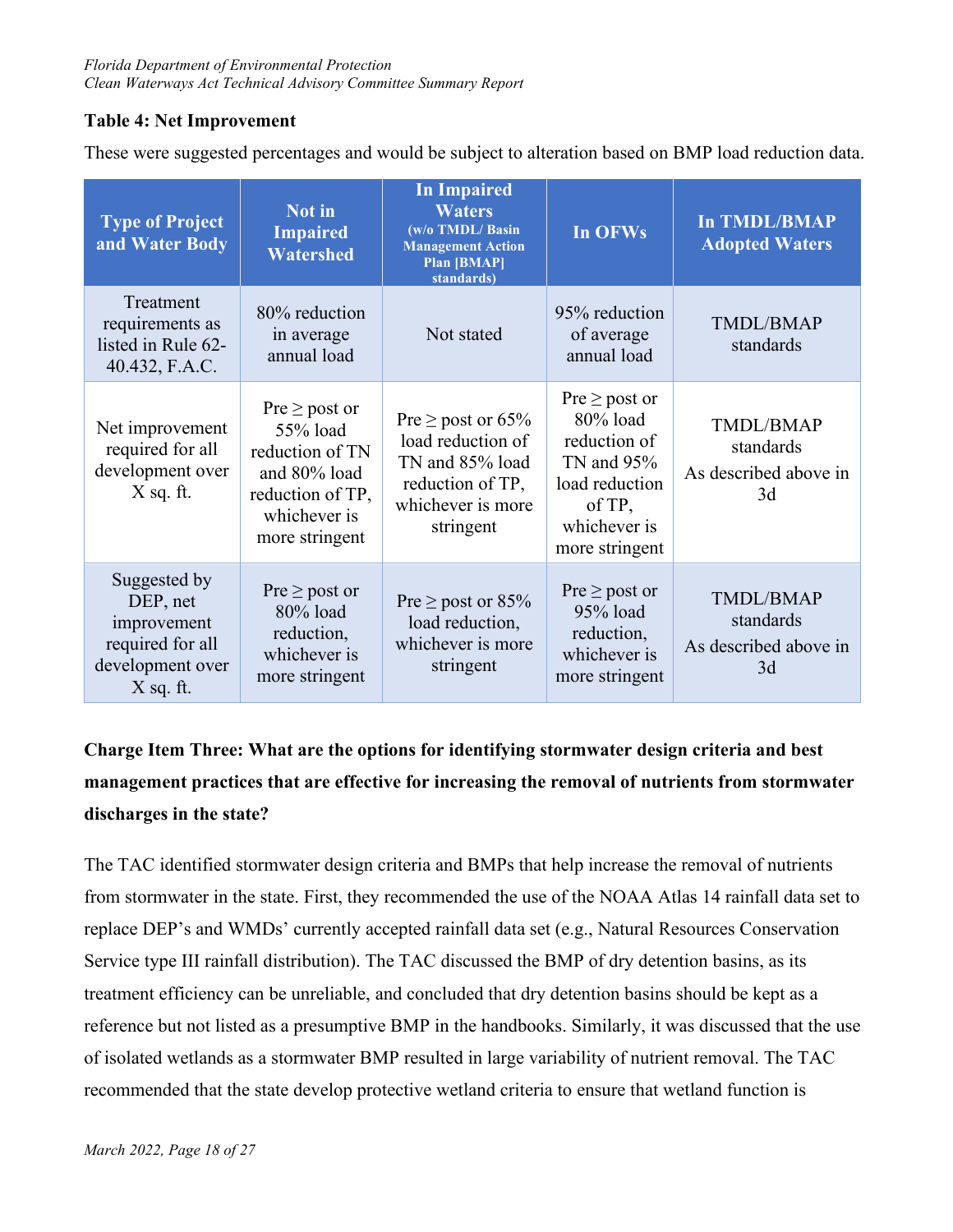improved by its use as a stormwater treatment function, not degraded by it. Lastly, the TAC discussed the topic of ground water. They recommended that ground water be considered in the rulemaking process but did not come to a consensus on how to address it in the rule. Some suggestions for how to incorporate ground water considerations were to evaluate ground water effects of stormwater systems on every project over a stated minimum size, on projects where there is a direct connection to surface water, for projects where there is a known impact to the ground water, or for projects in "sensitive ground water areas."

The BMP Library is a tool suggested by DEP and promoted by the TAC to house BMPs in one central location and to streamline the process of accepting and establishing statewide criteria for BMPs. Conceptual criteria for the library was not agreed upon but can be found in Appendix A. The TAC agreed that the library would be a vital resource and that the state should support it, adequately staff it, and equip it with the technology for implementation. The library would include scientific papers, BMPs currently listed in the Applicant's Handbook, Volume IIs, LID resources and technologies, GI technologies, and new proprietary technologies. All technologies reviewed and added to the library would be required to have third-party testing to verify their treatment efficiencies, as well as procedures for proper operation and maintenance. The TAC recommended requiring manufacturers who had performed third-party testing outside the state to demonstrate that their BMP will function as intended in Florida with respect to specific particle distributions and rainfall. The goal of the BMP Library is to provide a comprehensive list of third-party tested technologies, their treatment efficiencies, and their design criteria for applicants to reference during project design and for regulatory review of permit applications.

The section below outlines the conversations held by the TAC pertaining to Charge Item Three.

- <span id="page-19-0"></span>1. Stormwater Design Criteria.
	- a. Update rainfall data to the NOAA Atlas 14 data set.
		- i. NOAA Atlas 14 provides 40 additional years of rainfall distribution data compared with currently used district-specific rainfall maps.
		- ii. Rainfall has a larger variance from currently accepted data in small watersheds; rainfall may vary differently in larger watersheds.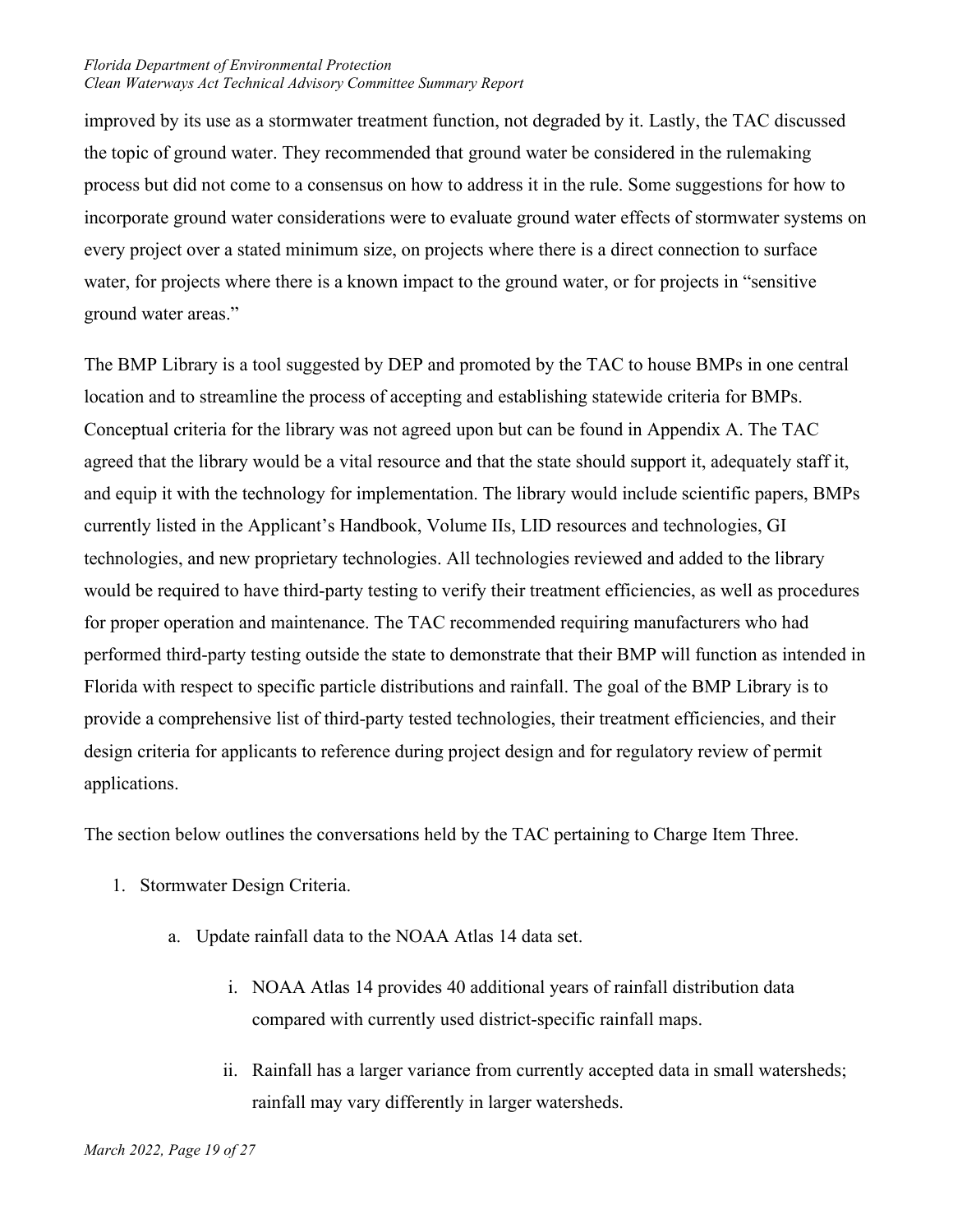- iii. The TAC cautioned about a potential "domino effect" of changing reference rainfall distribution requirements; there could be unintended consequences, like changes to local government requirements and flood mapping, etc.
- <span id="page-20-0"></span>2. Dry Detention Basins.
	- a. The performance treatment efficiency of dry detention basins is highly variable, making them unreliable for stormwater treatment.
	- b. Dry detention basins could be kept in the BMP library if accompanied by information identifying its variability and a recommendation that it may need to be used in conjunction with another BMP.
	- c. These should not be a presumptive BMP listed in the Applicant's Handbook, Volume IIs.
- <span id="page-20-1"></span>3. Wetland Treatment.
	- a. Effectiveness of wetland treatment depends on the type of wetland being used for treatment.
		- i. Water entering a wetland will result in a net nutrient equilibrium with the soil.
		- ii. Hardwood wetlands tend to have a high nutrient concentration in the soil and are less effective for treatment of stormwater with a low concentration of nutrients.
		- iii. Herbaceous wetlands can be more effective at treating stormwater.
		- iv. Constructed wetlands can be effective, but they often use nutrient-rich organic muck. While this practice promotes plant growth and wetland establishment, it may also degrade the quality of the water by adding nutrients to it during treatment.
	- b. The state should develop protective wetland criteria regarding the use of isolated wetlands as a means of stormwater treatment. These criteria should address the quality and size of natural wetlands that can be used for stormwater management to ensure that the wetland function is improved by this use and not degraded by it.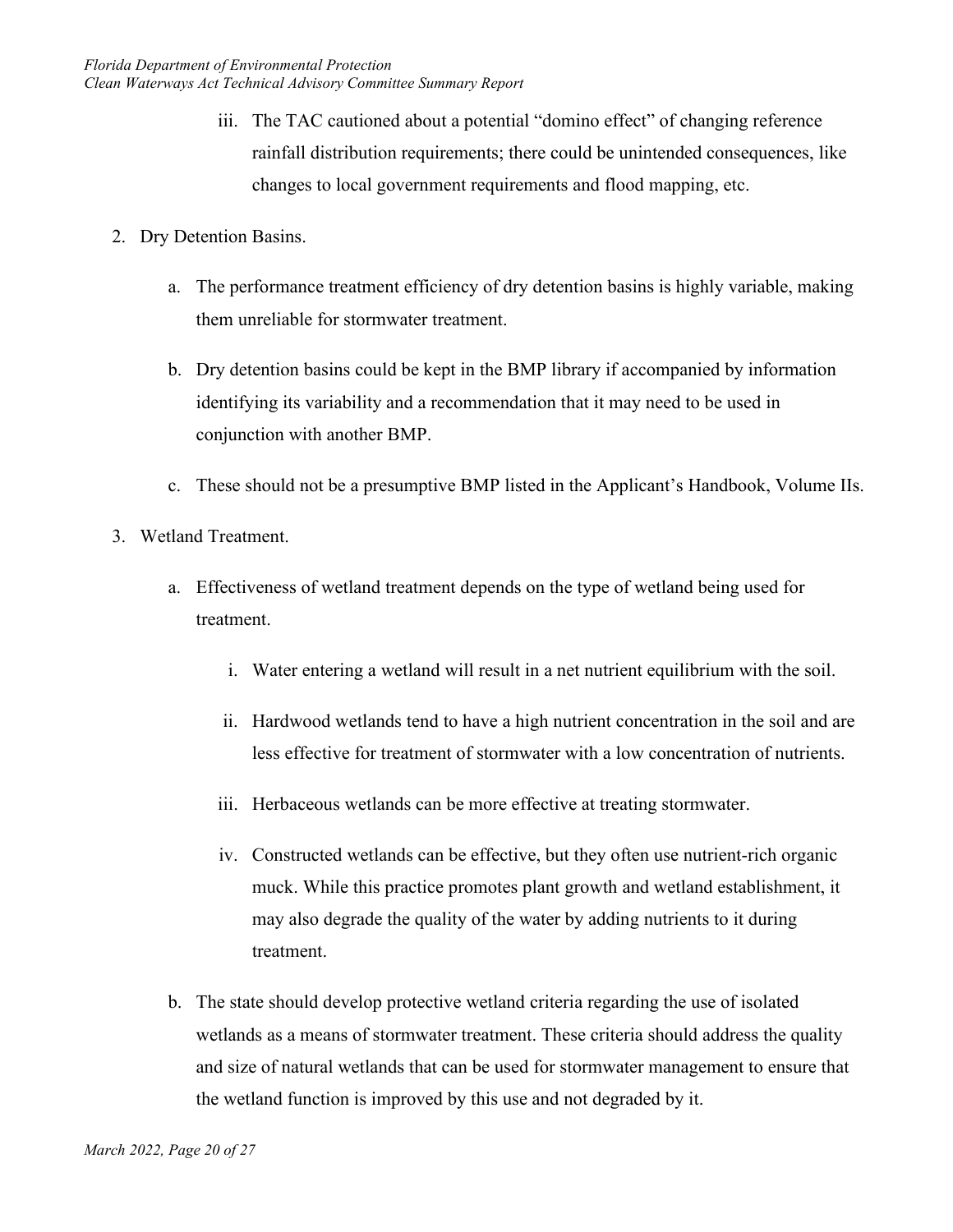- <span id="page-21-0"></span>4. Ground water.
	- a. Ground water needs to be a consideration in the rule making process.
		- i. Possible methods for inclusion into the rule
			- 1. Ground water impacts should be evaluated on every project over a stated minimum size.
			- 2. Ground water impacts should be evaluated on projects where there is a direct connection to surface water.
			- 3. Ground water impacts should be evaluated on projects where there is a known impact to the ground water.
			- 4. Ground water impacts should be evaluated on projects in "sensitive ground water areas."
			- 5. Setbacks for stormwater management systems where needed to protect sensitive ground water that could impact connected surface waters should be evaluated.
			- 6. Criteria for ground water should be statewide and not reliant on a karst map to determine applicability.
	- b. BMPs in the library should assess their ground water impact.
	- c. Nitrogen is the potential ground water contaminate of most concern.
		- i. Nitrogen enters ground water from developed/urban areas at higher rates than in natural areas.
	- d. The state needs achievable and implementable practices other than treatment, such as eliminating nutrients at the source.
	- e. The TAC expressed concern that requiring permittees to attempt to eliminate nutrient loading to ground water could be too burdensome.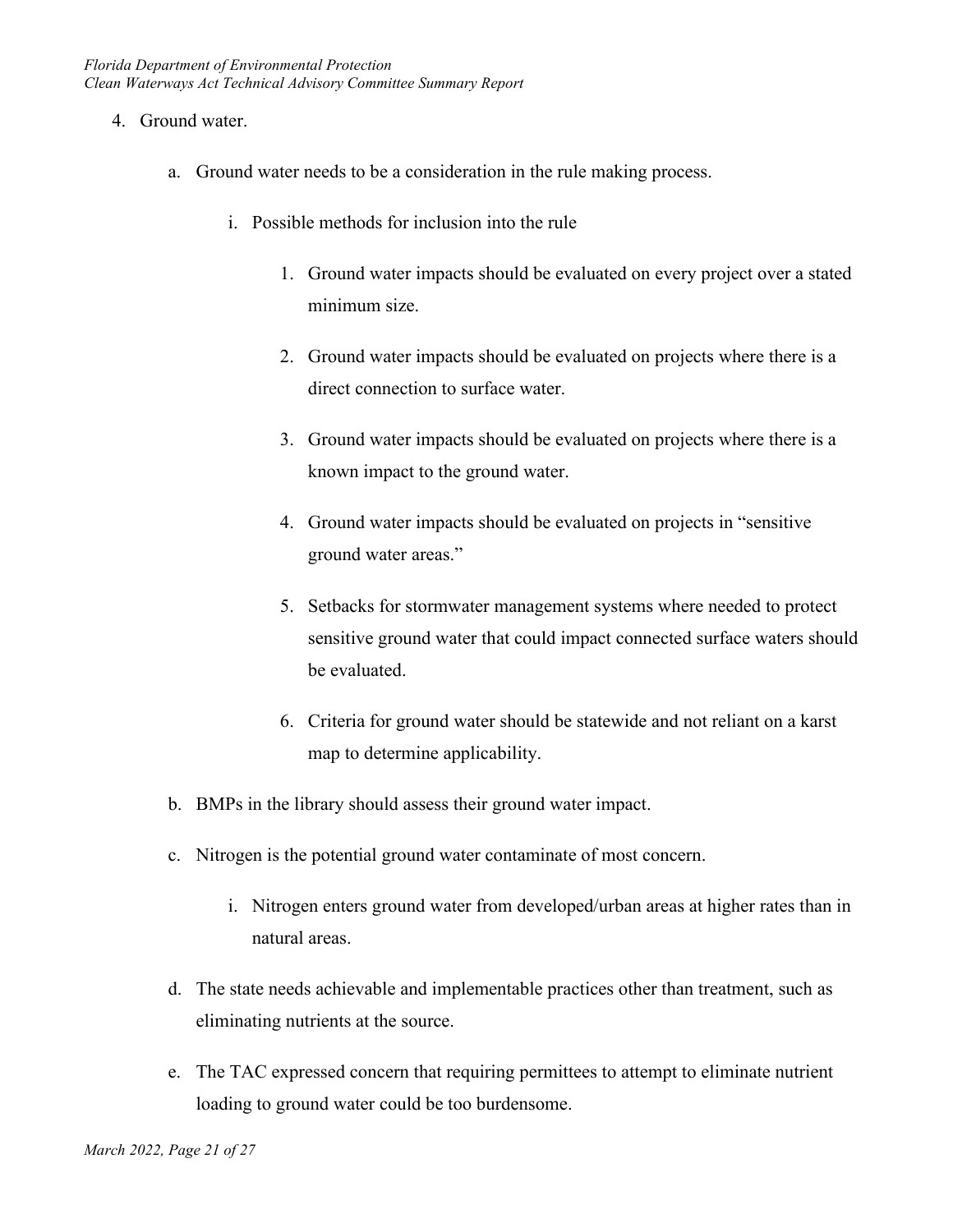- <span id="page-22-0"></span>5. BMP Library Recommendations.
	- a. See Appendix A for a list of Conceptual Criteria for a BMP Library.
	- b. It is critical that a library be created that lists BMP technologies.
	- c. The state could create a manual for homeowner's associations (HOAs) to explain typical maintenance issues associated with common stormwater systems. The manual could cover basic requirements for the standard maintenance needs of stormwater systems, with the understanding that it cannot cover every need or possible issue.
	- d. The library should be maintained by the DEP. This effort would need to be appropriately funded and staffed.
	- e. All technologies would be required to include a maintenance plan or full O&M manual for each technology.
	- f. The O&M for each technology in the BMP library would outline a recommended minimum inspection frequency that would be incorporated in the agency permit.
	- g. Third-party testing of both proprietary and non-proprietary technology would need to include hydrology and water chemistry/loading. Field testing would also be required to show effectiveness and to test the presumptive criteria.
	- h. Third-party testing should consider the varying rainfall data and conditions in other states compared to Florida rainfall distributions and conditions.
	- i. An application fee for administration of the library could be set at the discretion of the agency.
	- j. Low Impact Development (LID) and Green Infrastructure (GI) should be listed in the new BMP technology library. Users should be able to sort LID/GI to locate them easily.
	- k. DEP would be responsible for reviewing the applications for the BMP library, either utilizing in-house staff or contracted out to another entity.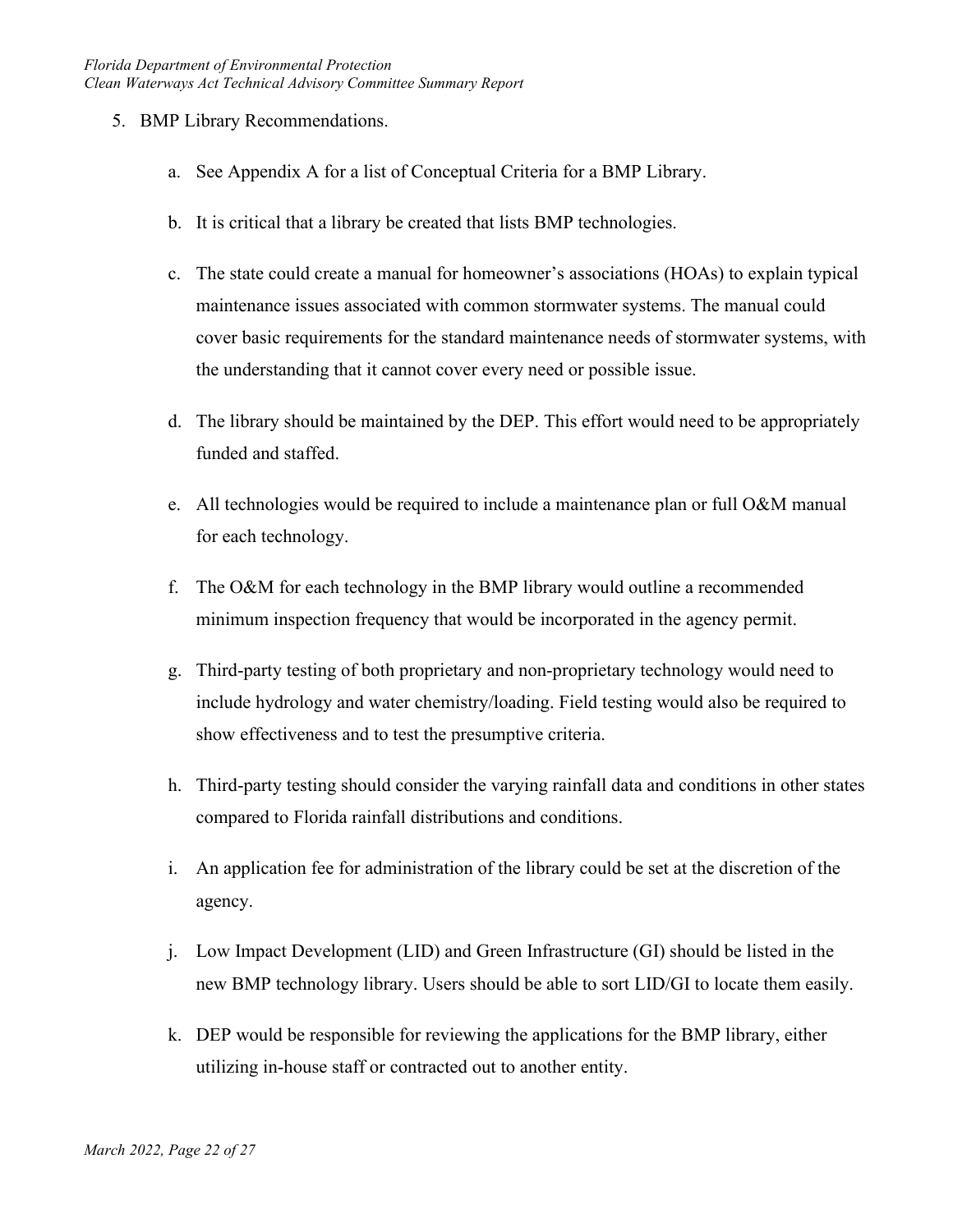- l. The BMP Library would likely consist of four parts:
	- i. Reference archive of published academic scientific papers.
	- ii. Non-proprietary technology already having presumptive criteria from the 2010 Draft Stormwater Quality Applicant's Handbook and Applicant's Handbook, Volume IIs, with examples of these systems.
	- iii. BMP technology repository of submitted and accepted third-party tested devices or systems.
	- iv. BMP technology repository of "in progress" submissions that require further verification/review prior to acceptance.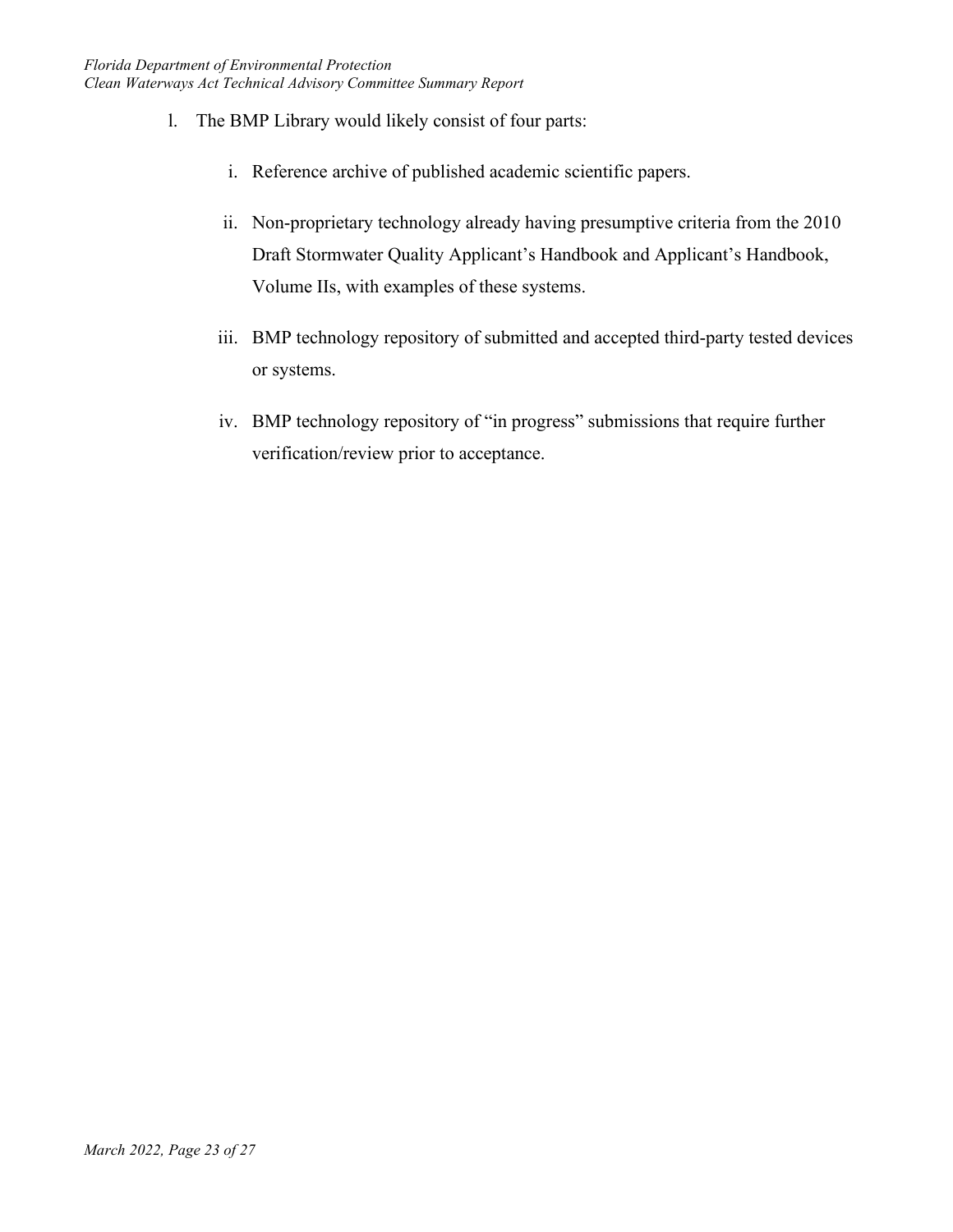## <span id="page-24-0"></span>*Appendix A: Conceptual Criteria for BMP Library*

#### **Purpose:**

Maximize the environmental benefits and optimize the economic costs associated with stormwater design by providing open access to peer-reviewed and accepted scientific studies that demonstrate verifiable and repeatable results for a wide range of stormwater BMPs given specific parameters when implemented in the appropriate conditions.

#### **How the library would be used.**

- The library would complement or replace the BMP examples in the Applicant's Handbook.
	- o Region-specific attenuation criteria would remain in the Applicant's Handbook, Volume IIs.
- The library would consist of a list of technologies that can be used for stormwater design.
- In order to use the technologies from the library and be accepted for a permit, applicants would provide reasonable assurance that their project matches the conditions required for the particular technology to achieve its treatment efficiency claim.
- The applicant would be required to demonstrate through modeling that their design will function as intended.
- The library would be organized in four parts as described below.

#### **BMP Library Parts:**

#### **1. BMP Reference Library.**

- Contains peer-reviewed published scientific papers that the public can access at no charge.
- This would be a reference library, not a list of technologies.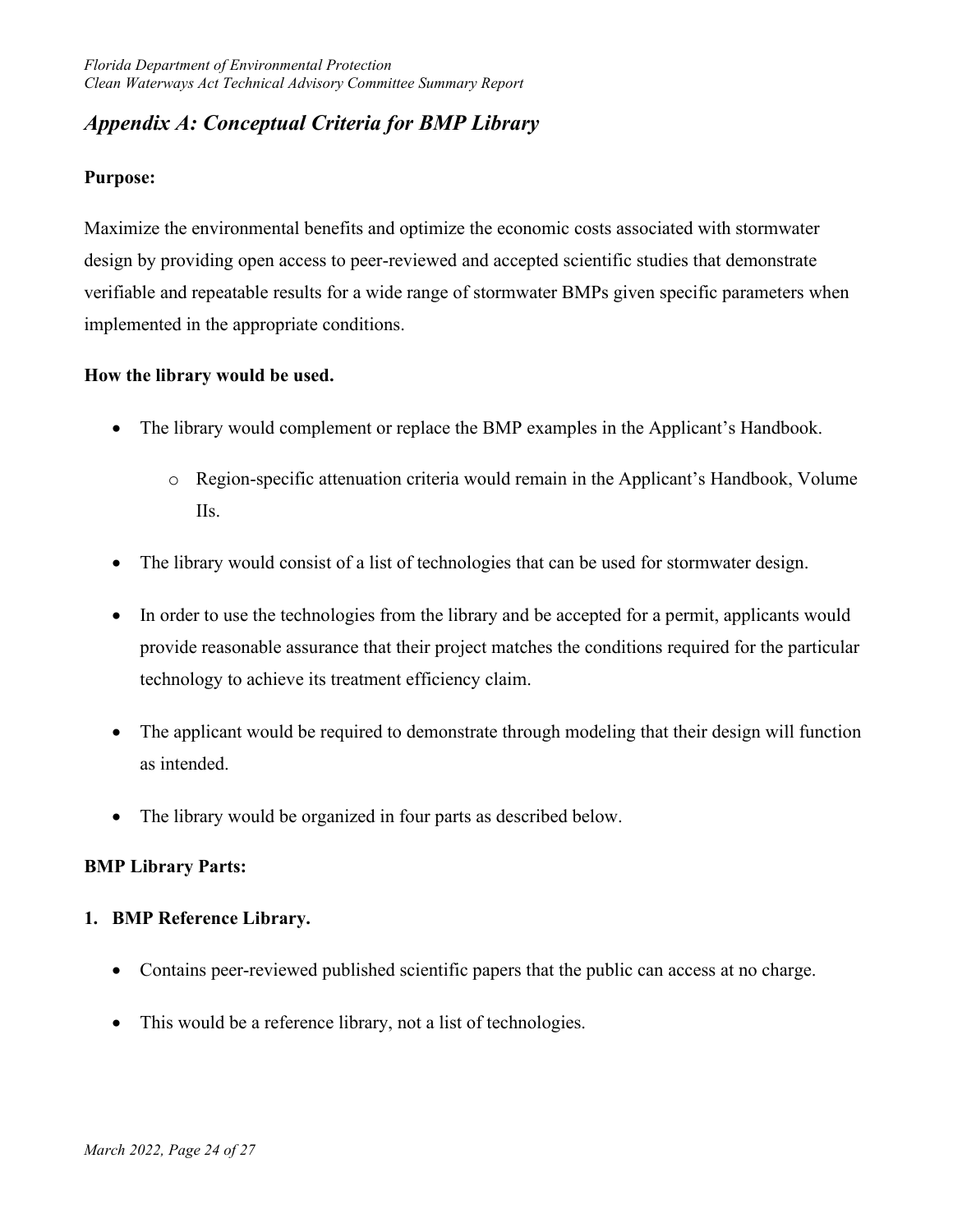#### **2. BMP Guidance Library.**

- Would contain the design requirements and examples for general BMPs not from a specific manufacturer/developer (previously described as presumptive criteria).
- Would be similar to the information in the 2010 Draft Stormwater Quality Applicant's Handbook and in the current rule adopted Applicant's Handbook, Volume IIs.
- Would still require studies to prove their effectiveness.

#### **3. BMP Technology Library.**

• Specific accepted technologies/products and their design/use.

#### **4. BMP Technology Library "In progress."**

• Not-yet-accepted "in progress" submissions that require further verification/review.

#### **Criteria that should be stated in an application for inclusion in the Technology Library.**

- Demonstration that the technology provides an environmental benefit.
	- $\circ$  The technology must not create a new or alternative environmental concern by generating a hazardous byproduct or creating a hazardous condition.
- Specify the maintenance requirements for the BMP.
	- o Or require O&M Manual for each technology.
- Treatment intended to be achieved by the BMP device (could select multiple).
	- o Total Suspended Solids (TSS), Phosphorus, Nitrogen, Enhanced, Basic, Construction, pretreatment, oil/grease, Run-off control, LID, GI.
	- o Example: Skimmer for oil/grease.
	- o Example: Dry retention/wet detention/extended residence time for TSS, TP, TN.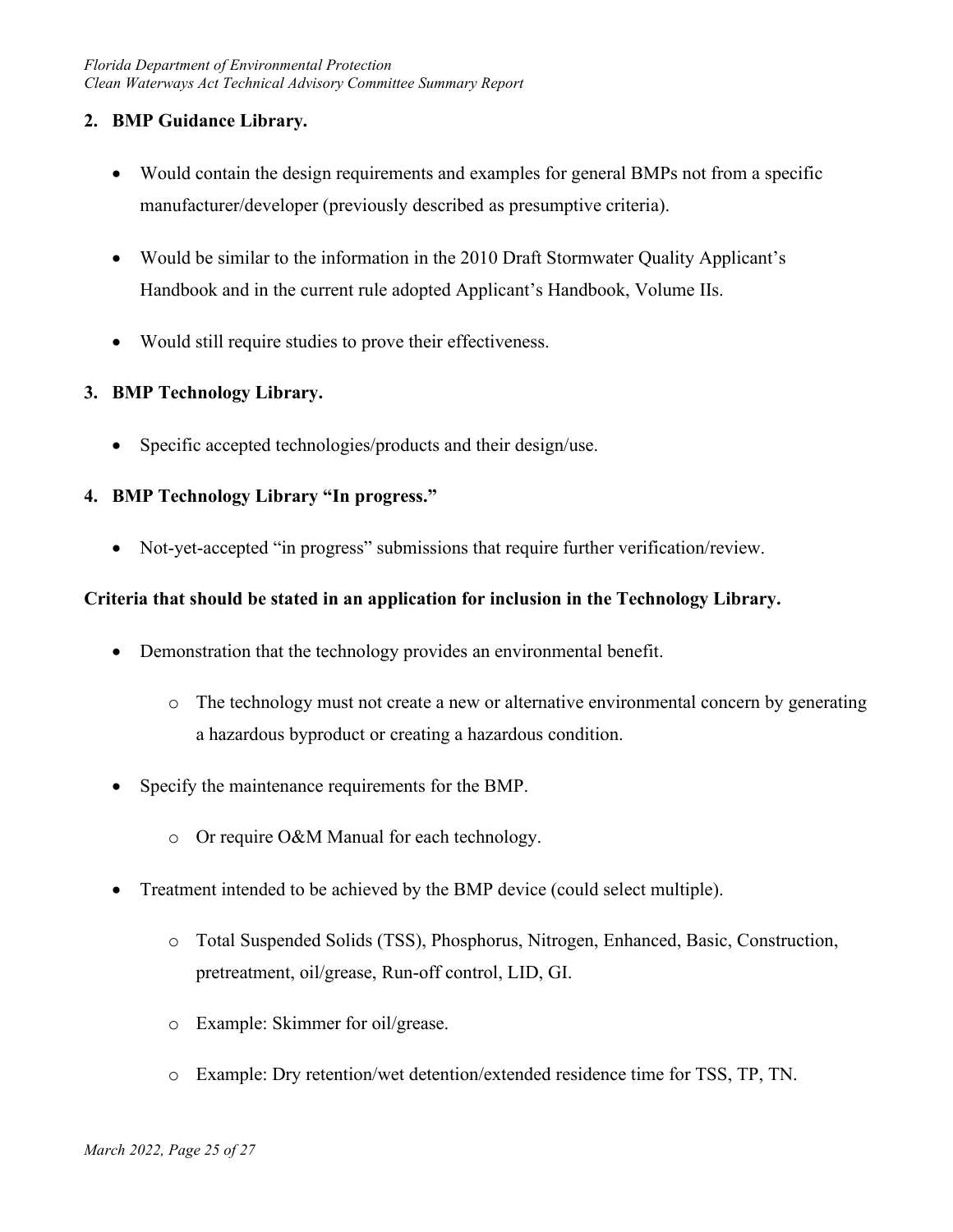- o Could instead be categorized by Retention, Detention, and Source Control.
- o Could instead be Capture versus Treatment.
- o Used a method of organizing and finding technologies.
- Technology is supported by a process flow diagram or graphical representation.
	- o To ensure adequate understanding of the technology, the operating condition, and response parameters from the environmental technology, a process flow schematic, photographs, or video presentation of the technology should be provided by the applicant as part of the description of the technology. A site visit to inspect the process should be part of the technology evaluation whenever it is feasible.
	- o Ensure a clear understanding of the proposed technology, including the scientific and engineering principles of operation.
- Technology is designed and manufactured from materials to ensure that it is reliable.
- Technology protects the health and safety of workers and the public.
- Key treatment efficiencies.
	- o A performance claim must be specific.
		- A claim must clearly specify the minimum performance or range of treatment performance that is achievable with the technology, and not simply the maximum performance.
		- A claim must clearly specify the conditions under which the claim is applicable.
		- Flow Rate versus Load Reduction performance for the technology should be considered.
		- Do not require a minimum treatment efficiency for a BMP to be placed in the library as the technology could be used in conjunction with another BMP.